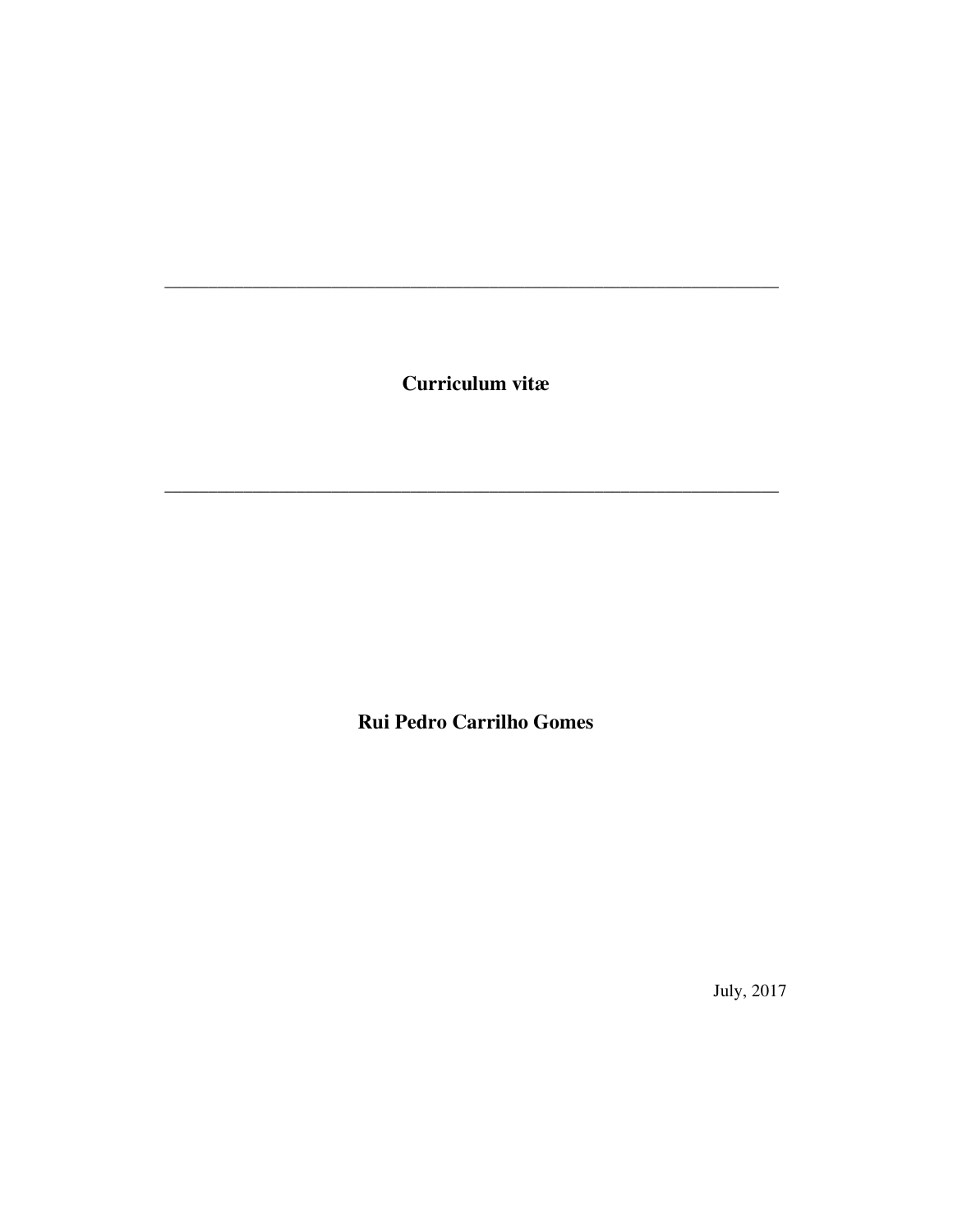# Índice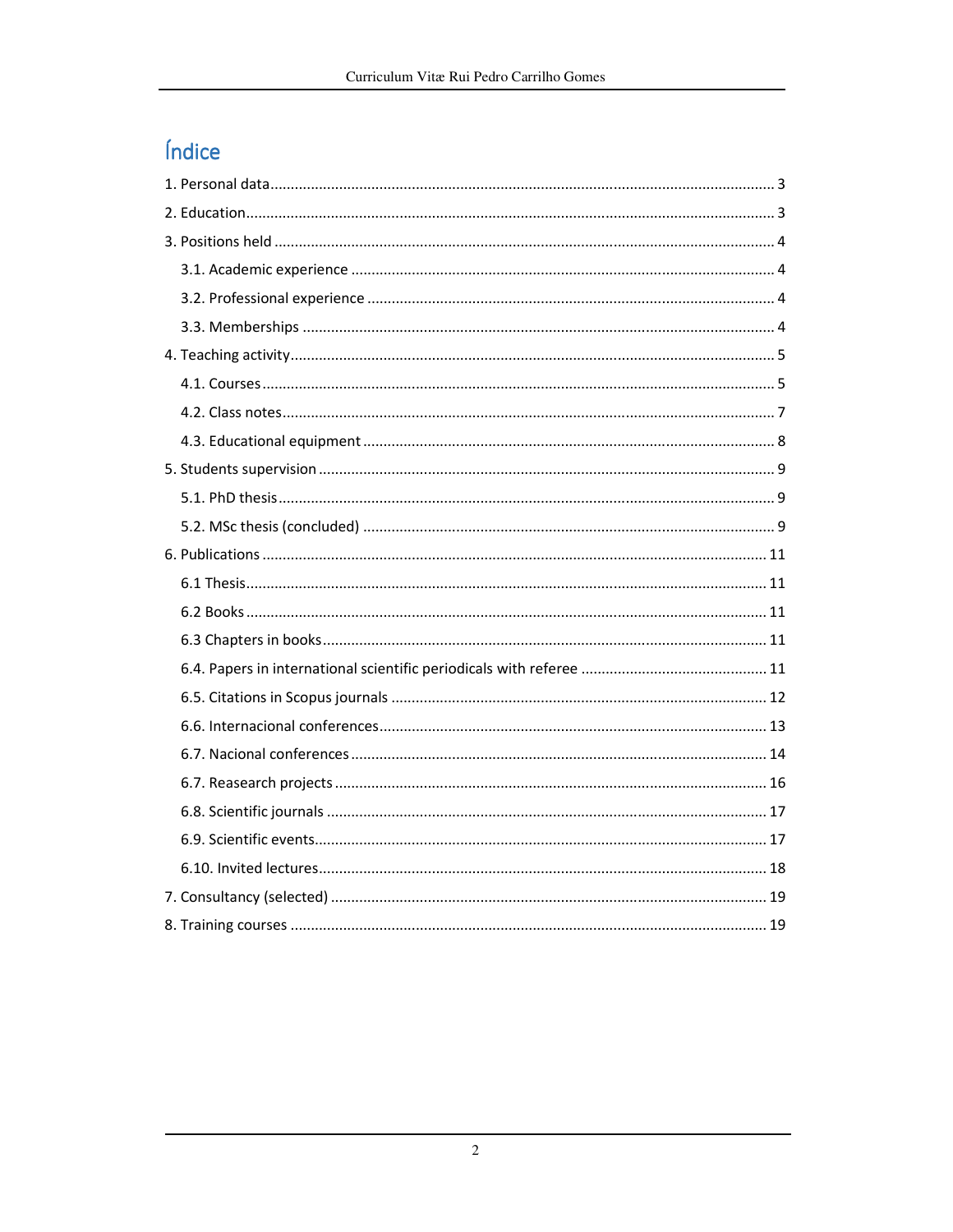# **1. Personal data**

Date and place birth: 18<sup>th</sup> October 1973, Viseu (Portugal)

Married, 2 sons (6 years and 20 months)

| Address: | Private:    | Rua Frederico George, 23 - 1º Esq.,   |
|----------|-------------|---------------------------------------|
|          |             | 1600-468 Lisboa                       |
|          |             | Ph: $+351962838842$                   |
|          | University: | DECivil, IST                          |
|          |             | Av. Rovisco Pais 1049-001 Lisboa      |
|          |             | Ph: +351 21 841 84 20                 |
|          | Email:      | rui.carrilho.gomes@tecnico.ulisboa.pt |
|          | Webpage:    | http:\\www.civil.ist.utl.pt\~ruigomes |



| Scopus Author ID   $15836689100$ |                                                                |
|----------------------------------|----------------------------------------------------------------|
|                                  | https://www.scopus.com/authid/detail.uri?authorId=15836689100  |
| ORCID                            | http://orcid.org/0000-0002-7794-5075                           |
| Google Scholar                   | https://scholar.google.pt/citations?user=Ehi7D9EAAAAJ&hl=pt-PT |

| Language skills | Writing<br>Conversation |        | Reading       |
|-----------------|-------------------------|--------|---------------|
| Portuguese      | Mother tongue           |        |               |
| English         | Fluent                  | Fluent | <b>Fluent</b> |
| French          | Good                    | Good   | Fluent        |

# **2. Education**

| Year        | Academic degree                             | Institution                                          | Classification |
|-------------|---------------------------------------------|------------------------------------------------------|----------------|
| 2009        | PhD in Civil<br>Engineering                 | Instituto Superior Técnico<br>Universidade de Lisboa | Very good      |
| <b>2000</b> | MSc. In Structural<br>Engineering (2 years) | Instituto Superior Técnico<br>Universidade de Lisboa | Approved       |
| 1996        | Degree in Civil<br>Engineering (5 years)    | Instituto Superior Técnico<br>Universidade de Lisboa | 14/20          |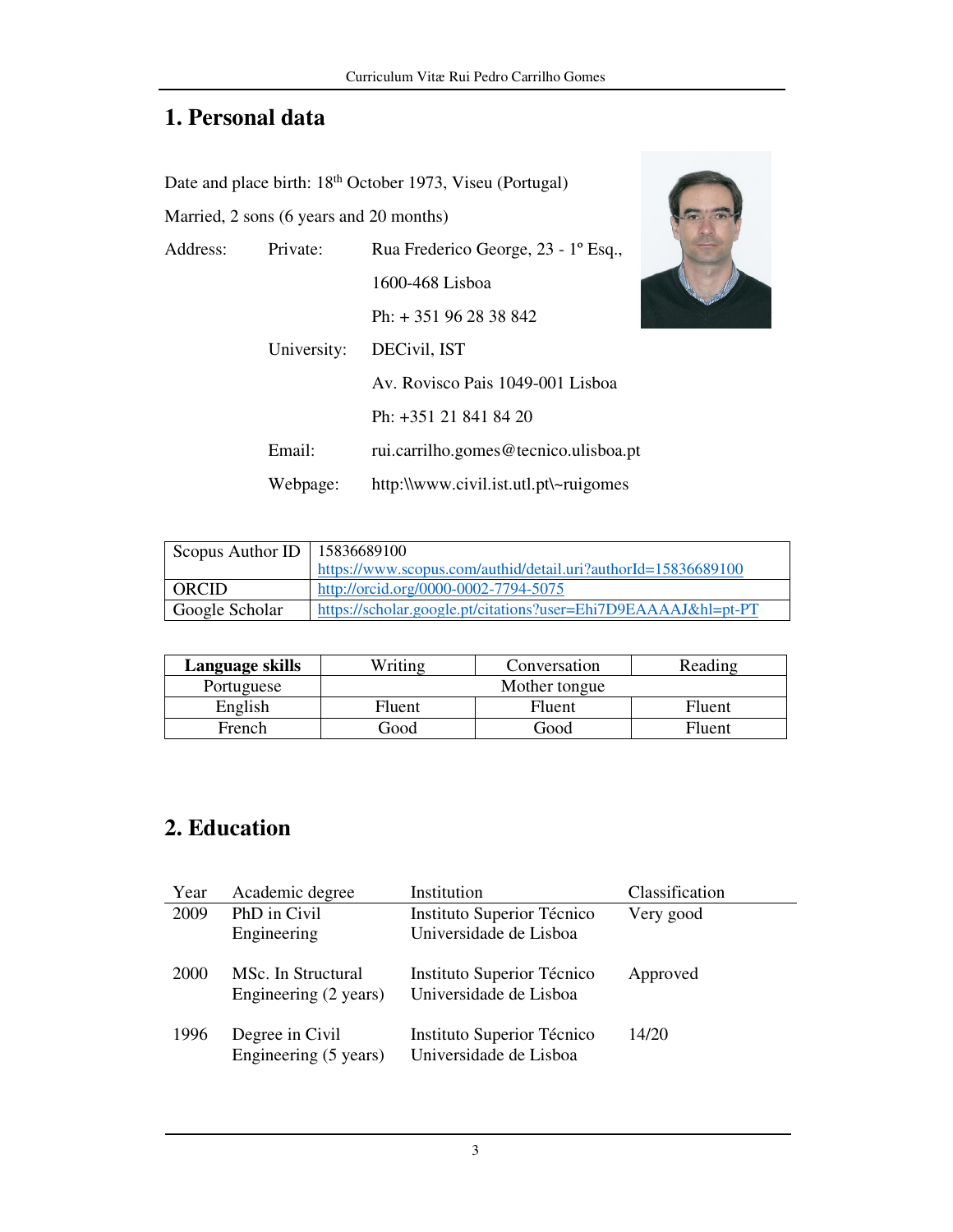# **3. Positions held**

# **3.1. Academic experience**

| Period           | Position                   | Institution                      |
|------------------|----------------------------|----------------------------------|
| $2009 -$ to date | <b>Assistant Professor</b> | Geotechnical division,           |
|                  |                            | Civil Eng. Dept.,                |
| $2008 - 2009$    | Assistant                  | Instituto Superior Técnico       |
|                  |                            |                                  |
| $2000 - 2008$    | <b>Adjunct Professor</b>   | Barreiro School of Technology,   |
|                  |                            | Polytechnic Institute of Setúbal |

## **3.2. Professional experience**

| Period           | Position                        | Private companies                                                             |
|------------------|---------------------------------|-------------------------------------------------------------------------------|
| $2000 -$ to date | Consultant of<br>geotechnics    | Safre, Cenor PRPC, Ferca, Factorial, Pecnon,<br>Synege, Geoplano, Civiconcebe |
| 1998 - 2000      | Geotechnical<br>design engineer | Cenor                                                                         |

## **3.3. Memberships**

| Association                                                                              | Member                                         |
|------------------------------------------------------------------------------------------|------------------------------------------------|
| Portuguese Association of Engineers (Ordem dos                                           | Effective member                               |
| Engenheiros)                                                                             |                                                |
|                                                                                          |                                                |
| SPG - Portuguese Society for Geotechnics                                                 | Member                                         |
|                                                                                          |                                                |
| SPES – Portuguese Society for Earthquake Engineering -<br>Board member from 2000 to 2013 | Board Member from 2000 to 2013<br>(4 mandates) |
|                                                                                          |                                                |
| <b>ISSMGE</b> - Technical Committees:                                                    |                                                |
| - TC203 - Earthquake Geotechnical Engineering and                                        | Member (2010/13) Correspondent                 |
| Associated Problems, International Society for Soil                                      | member (2014/17)                               |
| Mechanics and Geotechnical Engineering;                                                  |                                                |
| - TC204 - Underground Construction in Soft Ground,                                       | Member (2014/17)                               |
| International Society for Soil Mechanics and                                             |                                                |
| Geotechnical Engineering.                                                                |                                                |
|                                                                                          | Vice-President of the General                  |
| APIST - Staff Association of Instituto Superior Técnico                                  | Assembly $(2015/16)$                           |
|                                                                                          |                                                |
| ICIST - Institute of Structural Engineering, Territory and Vice-President (2017/18)      |                                                |
| Construction                                                                             |                                                |
|                                                                                          |                                                |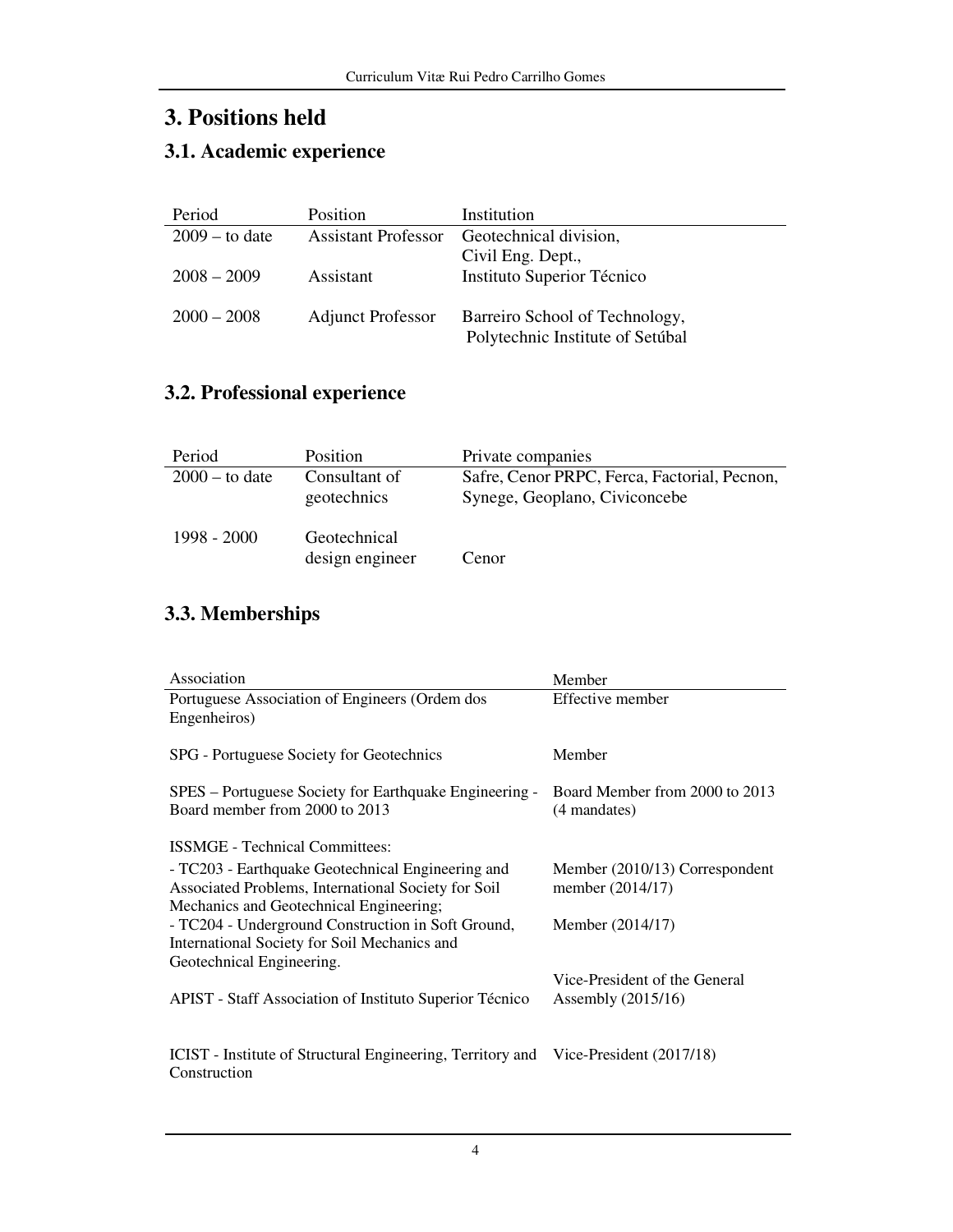# **4. Teaching activity**

### **4.1. Courses**

| Degree / course                                                               | Academic year / duration                                | Responsability |  |  |  |  |  |
|-------------------------------------------------------------------------------|---------------------------------------------------------|----------------|--|--|--|--|--|
| Integrated Master in Civil Engineering (IST)                                  |                                                         |                |  |  |  |  |  |
| Soil and Rock Mechanics - MSR                                                 | $3rd$ year                                              |                |  |  |  |  |  |
| Analysis of Geotechnical Structures<br>- AEG                                  | $4th$ year                                              |                |  |  |  |  |  |
| Geotechnical Works - OG                                                       | $4th$ year                                              | $2009/10$ to   |  |  |  |  |  |
|                                                                               |                                                         | 11/12          |  |  |  |  |  |
| Geotechnical Earthquake                                                       | $5th$ year - specialization in                          | since 2009/10  |  |  |  |  |  |
| Engineering - ESG                                                             | geotechnics                                             |                |  |  |  |  |  |
|                                                                               |                                                         |                |  |  |  |  |  |
| Tunnels - T                                                                   | 5 <sup>th</sup> year - specialization in<br>geotechnics |                |  |  |  |  |  |
|                                                                               |                                                         |                |  |  |  |  |  |
| Degree in Industrial Engineering and Management (IST)                         |                                                         |                |  |  |  |  |  |
| Elements of Civil Engineering –                                               | $2nd$ year                                              |                |  |  |  |  |  |
| geotechnics - EEC;                                                            |                                                         |                |  |  |  |  |  |
|                                                                               |                                                         |                |  |  |  |  |  |
| Advanced Specialization Diploma (DEA) in Structural Engineering (IST)         |                                                         |                |  |  |  |  |  |
| Foundations of Structures – FE                                                | 25 hours                                                | 2009           |  |  |  |  |  |
|                                                                               |                                                         |                |  |  |  |  |  |
| Master in Structural Engineering, Universidade Agostinho Neto, Luanda, Angola |                                                         |                |  |  |  |  |  |
| Foundations of Structures and                                                 | 30 hours                                                | 2014           |  |  |  |  |  |
| <b>Retaining Walls</b>                                                        |                                                         |                |  |  |  |  |  |

The courses ESG and T are lectured in English.

The next table summarises the courses lectured per semester, with indication of the workload, class type (P – Practical; T - Theoretical), number of students and global satisfaction with the lecturer (QUC) attributed by the students (scale 1 to 9,  $(^{ND})$  -Unavailable;  $(1)$  - Classification not attributed due to the low number of answers.)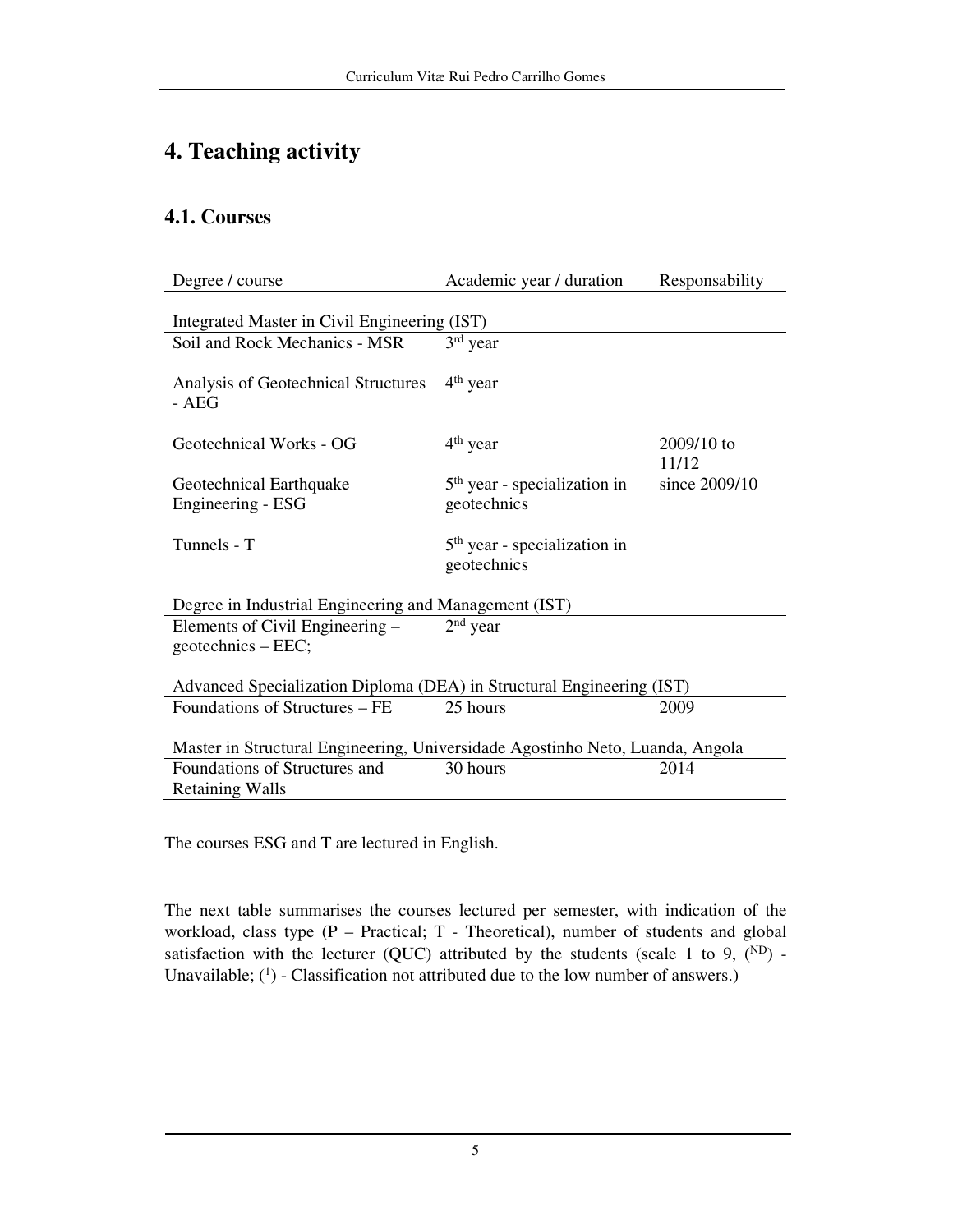| Year/                 |                           | <b>Class</b>   | Workload         | No.            | lecturer QUC                             |
|-----------------------|---------------------------|----------------|------------------|----------------|------------------------------------------|
| semester              | Course                    | type           |                  | students       | (scale 1 to 9)                           |
| $2007/08 - 1^{\circ}$ | <b>OG</b>                 | P              | 5.0              | 164            | (ND)                                     |
|                       | <b>AEG</b>                | $\mathbf{P}$   | 6                | 384            | $\overline{\overline{\mathrm{ND}}}$      |
| $2008/09 - 1$ °       | <b>ESG</b>                | T              | 2.0              | 10             | $\binom{ND}{ }$                          |
|                       | <b>ESG</b>                | ${\bf P}$      | 1.5              | 10             | $\overline{\overline{\text{N}}\text{D}}$ |
|                       | FE (DEA)                  | $\overline{T}$ | $\overline{1.5}$ | 8              | $\overline{\text{ND}}$                   |
|                       | <b>MSR</b>                | ${\bf P}$      | 3.0              | 267            | $(^{ND})$                                |
| $2008/09 - 2^{\circ}$ | <b>OG</b>                 | T              | $\overline{1.3}$ | 266            | (ND)                                     |
|                       | $\overline{\text{OG}}$    | ${\bf P}$      | 1.0              | 266            | $(^{ND})$                                |
|                       | <b>ESG</b>                | T              | 2.0              | 15             | 6.6                                      |
| $2009/10 - 1$ °       | <b>ESG</b>                | ${\bf P}$      | 1.5              | 15             | 6.6                                      |
|                       | <b>AEG</b>                | ${\bf P}$      | 3.0              | 307            | 7.0/8.6                                  |
|                       | OG                        | $\mathbf T$    | 2.6              | 273            | 6.0                                      |
| $2009/10 - 2^{\circ}$ | <b>OG</b>                 | ${\bf P}$      | 1.0              | 273            | 6.3                                      |
|                       | <b>MSR</b>                | ${\bf P}$      | 3.0              | 276            | 4.4                                      |
|                       | <b>ESG</b>                | T              | 2.0              | 23             | 7.8                                      |
| $2010/11 - 1^{\circ}$ | <b>ESG</b>                | ${\bf P}$      | 1.5              | 23             | $\overline{(^1)}$                        |
|                       | <b>AEG</b>                | ${\bf P}$      | 4.5              | 322            | 7.9                                      |
|                       | OG                        | T              | 1.3              | 303            | 8.0                                      |
| $2010/11 - 2^{\circ}$ | OG                        | ${\bf P}$      | 2.9              | 303            | $\overline{(^1)}$                        |
|                       | <b>MSR</b>                | $\mathbf{P}$   | 3.9              | 392            | 8.1                                      |
|                       | <b>ESG</b>                | T              | 2.0              | 7              | $(^{1})$                                 |
| $2011/12 - 1$ °       | <b>ESG</b>                | ${\bf P}$      | 1.5              | 7              | $(^{1})$                                 |
|                       | AEG                       | T              | 3.0              | 348            | 8.0                                      |
|                       | AEG                       | $\overline{P}$ | $\overline{1.5}$ | 348            | 7.6                                      |
|                       | <b>MSR</b>                | ${\bf P}$      | $\overline{1.5}$ | 410            | 7.9                                      |
| $2011/12 - 2^{\circ}$ | <b>OG</b>                 | $\mathbf T$    | 2.6              | 317            | 7.6                                      |
|                       | OG                        | ${\bf P}$      | 1.0              | 317            | 8.1                                      |
|                       | <b>AEG</b>                | ${\bf P}$      | 1.5              | 352            | 8.3                                      |
| $2012/13 - 1^{\circ}$ | <b>ESG</b>                | T              | 3.0              | 28             | 8.5                                      |
|                       | ESG                       | ${\bf P}$      | 1.5              | 28             | (1)                                      |
|                       | <b>MSR</b>                | ${\bf P}$      | 3.0              | 407            | 7.9                                      |
| $2012/13 - 2^{\circ}$ | <b>OG</b>                 | T              | 1.3              | 339            | 7.0                                      |
|                       | T                         | T/P            | 1.2              | 27             | 8.4                                      |
|                       | <b>AEG</b>                | ${\bf P}$      | 1.5              | 369            | $(^{1})$                                 |
| $2013/14 - 1^{\circ}$ | <b>ESG</b>                | T              | 3.0              | 21             | $(^{1})$                                 |
|                       | <b>ESG</b>                | ${\bf P}$      | 1.5              | 21             | $\overline{(^1)}$                        |
|                       | <b>MSR</b>                | ${\bf P}$      | 4.5              | 391            | 8.0                                      |
| $2013/14 - 2^{\circ}$ | OG                        | Т              | 1.3              | 343            | $^{(1)}$                                 |
|                       | T                         | T/P            | 1.2              | 23             | (1)                                      |
|                       | <b>AEG</b>                | P              | 3.0              | 314            | 8.38                                     |
| $2014/15 - 1^{\circ}$ | <b>ESG</b>                | T              | 2.0              | 21             | 8.75                                     |
|                       | <b>ESG</b>                | P              | 1.0              | 21             | 8.75                                     |
| $2014/15 - 2^{\circ}$ | MSR                       | $\mathbf P$    | 4.5              | 354            | 7.88                                     |
|                       | $\mathbf T$               | T/P            | 0.9              | 16             | $(^{1})$                                 |
|                       | AEG                       | P              | 1.5              | 284            | $(^{1})$                                 |
| $2015/16 - 1^{\circ}$ | ESG                       | T              | 3.0              | 23             | $(^{1})$                                 |
|                       | ESG                       | P              | 1.5              | 23             | $(^{1})$<br>$\binom{ND}{ }$              |
|                       | <b>MSR</b><br>$\mathbf T$ | $\mathbf P$    | 3.0              | 283            | $\binom{ND}{ }$                          |
| $2015/16 - 2^{\circ}$ |                           | T/P            | 1.3              | 18             | $\binom{\text{ND}}{}$                    |
|                       | <b>EEC</b>                | T/P            | 1.5              | 123            |                                          |
|                       | <b>AEG</b><br><b>ESG</b>  | P<br>T         | 1.5              | 222            | 8.8                                      |
| $2016/17 - 1$ °       | ESG                       | P              | 3.0<br>1.5       | 8<br>8         | (1)                                      |
|                       | T                         | T/P            | 1.3              | $\overline{c}$ | (1)<br>$(^{1})$                          |
| $2016/17 - 2^{\circ}$ |                           |                |                  |                |                                          |
|                       | Sabbatical leave          |                |                  |                |                                          |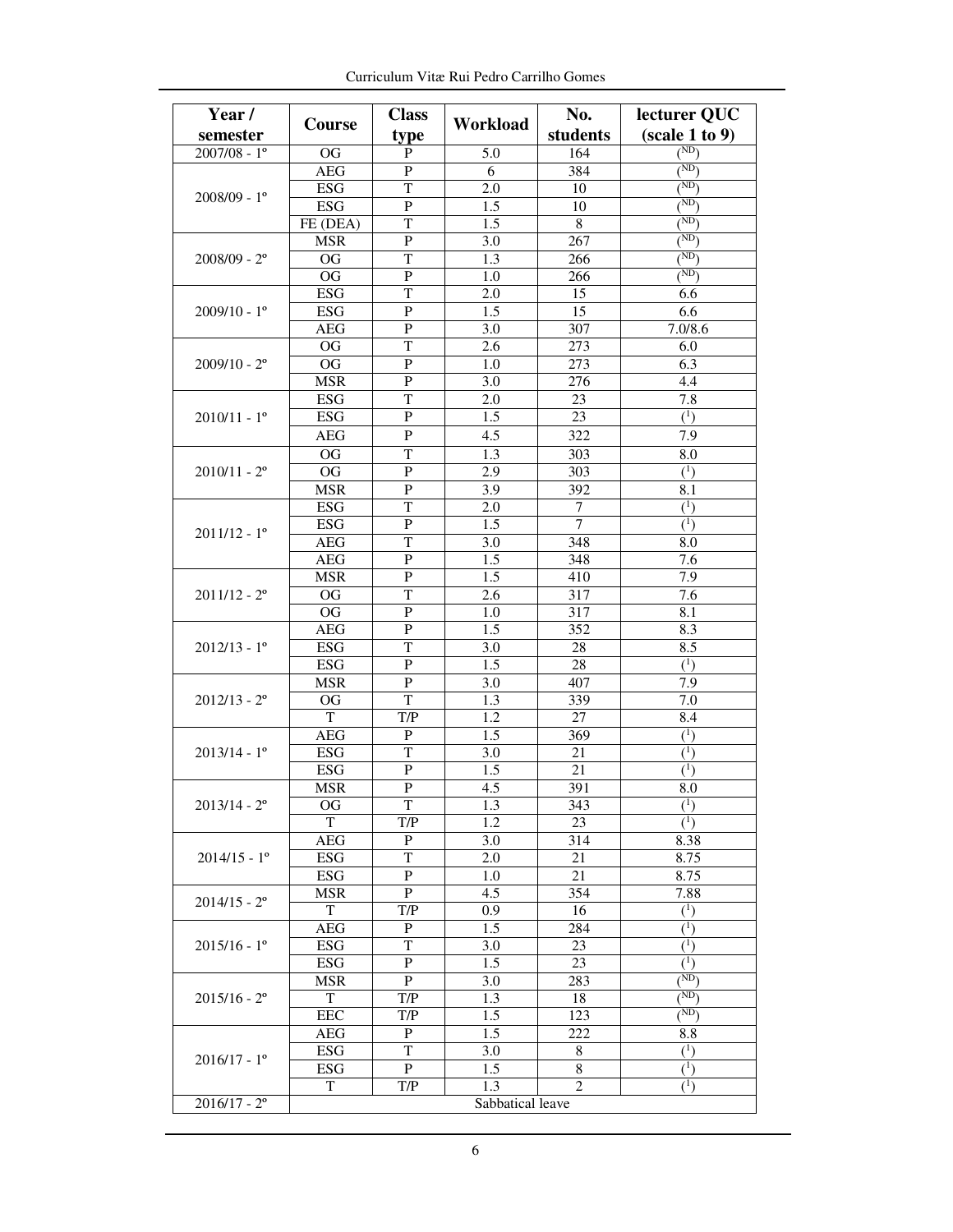## **4.2. Class notes**

| Degree / course                                               | Content                                                                       |  |  |  |  |  |
|---------------------------------------------------------------|-------------------------------------------------------------------------------|--|--|--|--|--|
| Integrated master in Civil Engineering (IST)                  |                                                                               |  |  |  |  |  |
| <b>Geotechnical Works</b>                                     |                                                                               |  |  |  |  |  |
| (2012)                                                        | Flexible retaining structures.                                                |  |  |  |  |  |
| Description of the seismic motion.<br>Geotechnical Earthquake |                                                                               |  |  |  |  |  |
| Engineering (2009)                                            | Modal analysis and response spectrum analysis.                                |  |  |  |  |  |
|                                                               | Seismic code: Eurocode 8 part 1 and part 5.                                   |  |  |  |  |  |
|                                                               | Application of Eurocode 8 part 5.                                             |  |  |  |  |  |
|                                                               | Liquefaction.                                                                 |  |  |  |  |  |
|                                                               | Shallow foundations.                                                          |  |  |  |  |  |
|                                                               | Slopes.                                                                       |  |  |  |  |  |
|                                                               | Topographic effects.                                                          |  |  |  |  |  |
| Tunnels $(2013)$                                              | Phenomenology of shallow tunnels.                                             |  |  |  |  |  |
|                                                               | Preliminary analysis: empirical and simplified methods.                       |  |  |  |  |  |
|                                                               | Numerical simulation of tunnel construction.                                  |  |  |  |  |  |
| <b>Construction Pathology</b><br>and Rehabilitation (2012)    | Foundations pathology and reinforcement.                                      |  |  |  |  |  |
|                                                               | Advanced Specialization Diploma (DEA) in Structural Engineering (IST)         |  |  |  |  |  |
| <b>Foundations of Structures</b>                              | Ground improvement: replacement, densification,                               |  |  |  |  |  |
| (2009)                                                        | injection, mixture, inclusions.                                               |  |  |  |  |  |
|                                                               | Master in Structural Engineering, Universidade Agostinho Neto, Luanda, Angola |  |  |  |  |  |
| <b>Foundations of Structures</b>                              | Current laboratory tests.                                                     |  |  |  |  |  |
|                                                               | Geology of Luanda.                                                            |  |  |  |  |  |
| and Retaining Walls<br>(2014)                                 | Revisions of the mechanical behaviour of the soil.                            |  |  |  |  |  |
|                                                               | Field tests.                                                                  |  |  |  |  |  |
|                                                               | Correlations.                                                                 |  |  |  |  |  |
|                                                               | Shallow foundations in soils and rocks.                                       |  |  |  |  |  |
|                                                               | Deep foundations: vertical loads, trasversal loads and pile                   |  |  |  |  |  |
|                                                               | groups.                                                                       |  |  |  |  |  |
|                                                               | Strengthening and ground improvement.                                         |  |  |  |  |  |
|                                                               | Retaining walls: types, behaviour, construction sequence,<br>design.          |  |  |  |  |  |
|                                                               | Instrumentation of geotechnical works.                                        |  |  |  |  |  |
|                                                               | Observational method.                                                         |  |  |  |  |  |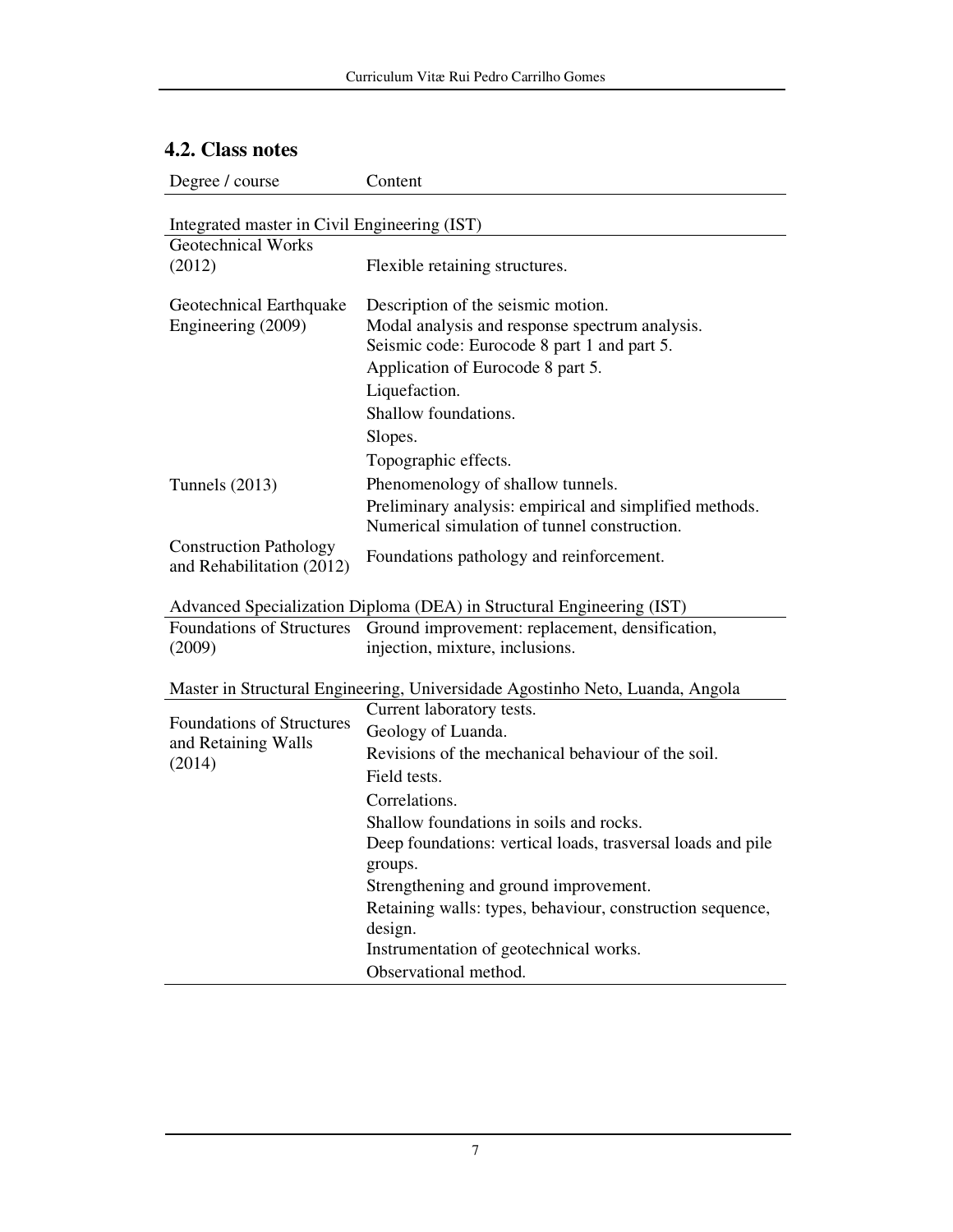# Permeameter bench Analysis of the stress field through the photoelasticity technique. Liquefation Unconfined flow: retaining wall and dam. Colapse mechanism in granular material: retaining wall and shallow foundation  $-26 -$ Figura de rotura Figura de rotura  $\overline{\phantom{a}}$ One-dimensional consolidation model of Terzaghi  $u_e/\gamma_w$ descida da mola

#### **4.3. Educational equipment**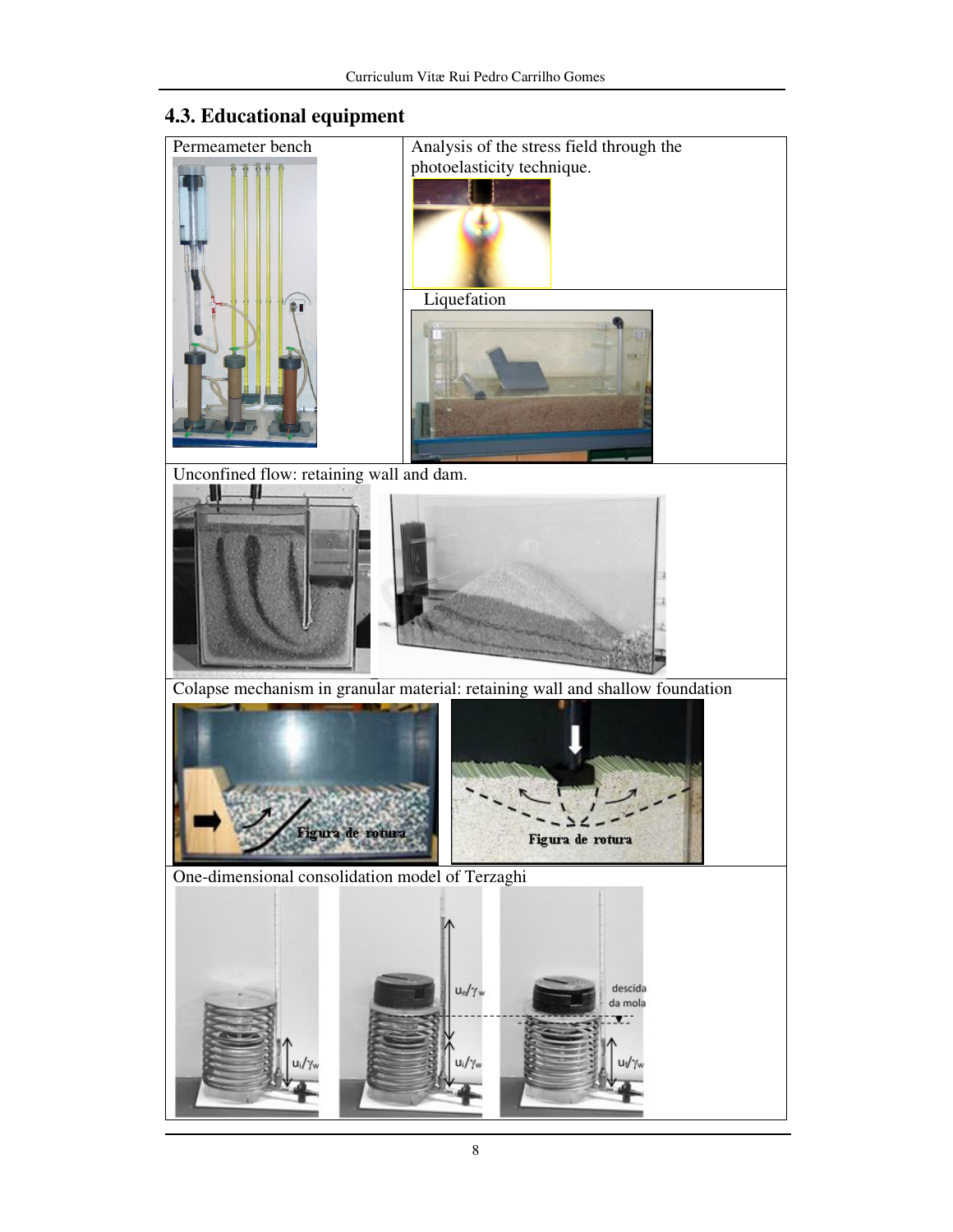# **5. Students supervision**

# **5.1. PhD thesis**

In progress:

| No.            | Student             | <b>Start</b> | Expected                        | Instit.    | Title                                                                                          | Other<br>supervisors                                         |
|----------------|---------------------|--------------|---------------------------------|------------|------------------------------------------------------------------------------------------------|--------------------------------------------------------------|
| 3              | Fátima<br>Gouveia   | 2012         | Discussion<br>24th July<br>2017 | <b>IST</b> | Dynamic characterization of<br>the soil in urban areas under<br>confined conditions.           | Isabel<br>Figueiredo<br>Lopes (IST)                          |
| $\overline{2}$ | Luís Miranda        | 2014         | 2018                            | <b>IST</b> | <b>Liquefaction Mitigation</b><br>Measures in Immersed<br>Tunnel Foundations.                  | Laura<br>Caldeira<br>(LNEC),<br>João Bilé<br>Serra<br>(LNEC) |
| 1              | Md.<br>Aniszunnaman | 2014         | 2019                            | <b>IST</b> | Numerical modelling of the<br>cyclic behaviour of soils<br>using soft-computing<br>techniques. | Joaquim<br>Dias (IST)                                        |

## **5.2. MSc thesis (concluded)**

| No. | Student             | Grade   | Instit.                  | Year | Title                                                                                                                                       | Supervisor                      |
|-----|---------------------|---------|--------------------------|------|---------------------------------------------------------------------------------------------------------------------------------------------|---------------------------------|
| 23  | João Belo           | 17/20   | <b>IST</b>               | 2017 | Numerical Modelling of the<br>excavation of shafts                                                                                          | $\left( -\right)$               |
| 22  | Giulia<br>Mazzocchi | 104/110 | <b>UPavia</b><br>(Italy) | 2016 | Risk Assessment of Soil<br>Liquefaction across Southern<br>Europe                                                                           | Carlo<br>Lai<br>(UPavia)        |
| 21  | Sandra Reis         | 17/20   | <b>IST</b>               | 2016 | Influence of backfill slope on the<br>dynamic response of flexible<br>retaining walls                                                       | Baldomiro<br>Xavier (TD)        |
| 20  | Rodrigo<br>Baptista | 17/20   | <b>IST</b>               | 2016 | Ground Investigation in Urban<br><b>Environment Based on Seismic</b><br>Methods: Analysis of the<br>influence of the boundary<br>conditions | Isabel Lopes<br>(IST)           |
| 19  | Hugo Renda          | 18/20   | <b>IST</b>               | 2016 | Damage to masonry buildings<br>induced by ground displacements.<br>Study of a Pombalino building<br>located at Lisbon downtown              | Rita<br><b>Bento</b><br>(IST)   |
| 18  | Joana<br>Chouriço   | 17/20   | <b>IST</b>               | 2015 | Seismic fragility curves for<br>caisson-type quay walls                                                                                     | A. Trigo<br>Teixeira<br>(IST)   |
| 17  | José<br>Rodrigues   | 18/20   | <b>IST</b>               | 2015 | <b>Ground Motion Prediction</b><br><b>Equations for Mainland Portugal</b><br>for different ground types                                     | Alexandra<br>Carvalho<br>(LNEC) |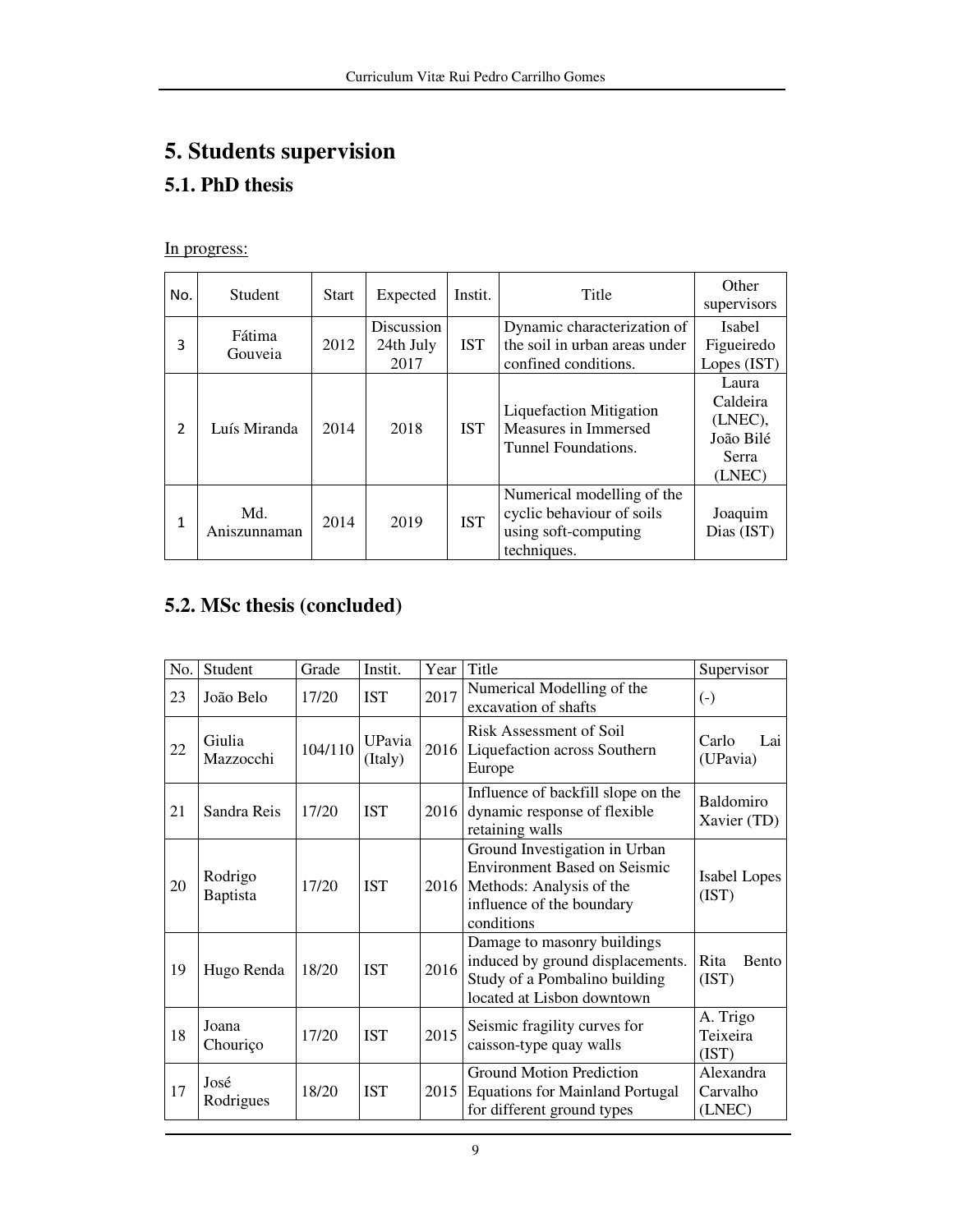Curriculum Vitæ Rui Pedro Carrilho Gomes

| 16             | Bárbara<br>Peniche   | 18/20 | <b>IST</b> | 2015 | Use of seismic methods for 2D<br>soil dynamic characterization                           | Isabel Lopes<br>(IST)           |
|----------------|----------------------|-------|------------|------|------------------------------------------------------------------------------------------|---------------------------------|
| 15             | Ana Abreu            | 17/20 | <b>IST</b> | 2015 | Geological and geotechnical<br>characterization of urban areas<br>using seismic methods  | Isabel Lopes<br>(IST)           |
| 14             | Ana Delfim           | 16/20 | <b>IST</b> | 2014 | Study of the seismic site effects at<br>Lisbon metropolitan area                         | Alexandra<br>Carvalho<br>(LNEC) |
| 13             | Sónia Pereira        | 15/20 | <b>IST</b> | 2014 | Technical Control of geotechnical<br>risk in buildings: Geotechnical<br>investigation    | Nuno<br>Almeida<br>(IST)        |
| 12             | Catarina Vaz         | 17/20 | <b>IST</b> | 2013 | "Irregularities" influence on<br>underground structures seismic<br>behaviour             | $(-)$                           |
| 11             | Maria Gomes          | 16/20 | <b>IST</b> | 2013 | Seismic Behaviour of<br><b>Underground Structures Built</b><br>from Shafts               | $(-)$                           |
| 10             | Teresa<br>Ferreira   | 15/20 | <b>IST</b> | 2013 | Two-dimensional seismic<br>response of Lisbon's downtown                                 | Isabel Lopes<br>(IST)           |
| 9              | António<br>Abreu     | 17/20 | <b>IST</b> | 2013 | Effect of nonlinear behavior in<br>soil-structure interaction:<br>application to tunnels | $(-)$                           |
| $\,8\,$        | Filipe<br>Rodrigues  | 15/20 | <b>IST</b> | 2013 | Measurement and modeling of<br>vibrations induced by the subway                          | Isabel Lopes<br>(IST)           |
| $\overline{7}$ | Telmo<br>Antunes     | 17/20 | <b>IST</b> | 2012 | Rehabilitation of foundations of<br>old buildings using micropiles                       | João<br>Ferreira<br>(IST)       |
| 6              | David Brito          | 17/20 | <b>IST</b> | 2012 | Collapse analysis of the Daikai<br>station in Kobe Metropolitan                          | $(-)$                           |
| 5              | Tiago<br>Henrique    | 15/20 | <b>IST</b> | 2012 | Performance of a ground<br>anchored bored pile wall                                      | João<br>Ferreira<br>(IST)       |
| $\overline{4}$ | Francisco<br>Marques | 19/20 | <b>IST</b> | 2011 | Coimbra sand - Influence of non-<br>plastic fines in liquefaction<br>resistance          | Jaime<br>Santos (IST)           |
| 3              | Fátima<br>Gouveia    | 18/20 | <b>IST</b> | 2011 | The influence of geologic-<br>geotechnical characteristics on<br>site effects            | Isabel Lopes<br>(IST)           |
| $\overline{2}$ | João Santos          | 17/20 | <b>IST</b> | 2011 | Behavior Analysis of a Berlin-<br>type Retaining Wall                                    | João<br>Ferreira<br>(IST)       |
| $\mathbf{1}$   | Diogo<br>Torcato     | 19/20 | <b>IST</b> | 2010 | Seismic behaviour of shallow<br>tunnels in stratified ground                             | Jaime<br>Santos (IST)           |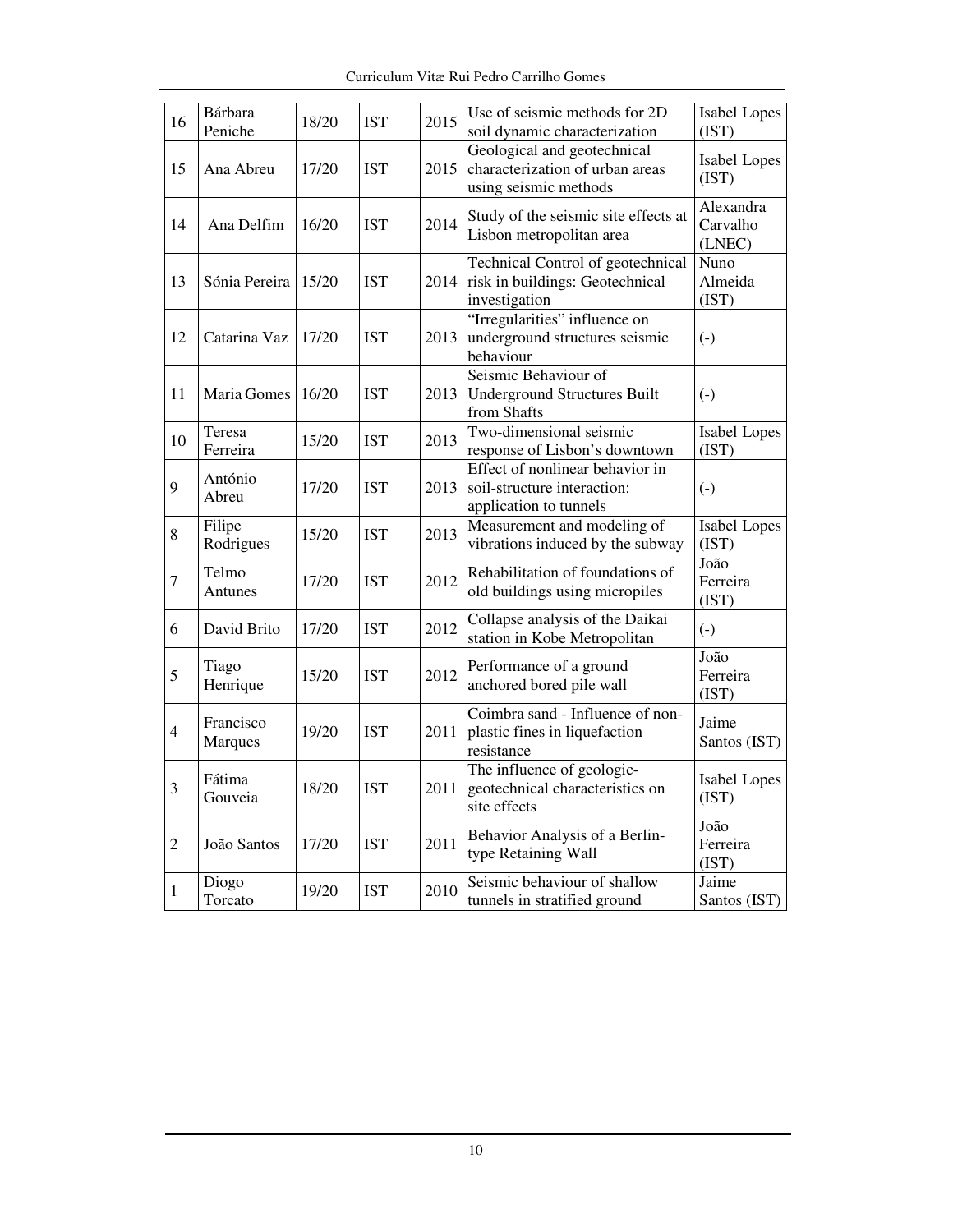# **6. Publications**

## **6.1 Thesis**

**[2]** Gomes, R.C., 2009. Numerical modelling of the seismic response of the ground and circular tunnels. PhD thesis in Civil Engineering, Instituto Superior Técnico, Universidade de Lisboa (in Portuguese)

**[1]** Gomes, R.C., 2000. Behaviour of underground structures under seismic actions. MSc thesis in Structural Engineering, Instituto Superior Técnico, Universidade de Lisboa (in Portuguese)

# **6.2 Books**

Editor:

LiMo: Lisbon in Motion – Risk Assessment, Rehabilitation, Urban Plan. Alexandre A. Costa, Mónica Amaral Ferreira, Alexandra Carvalho, Cristina Oliveira, Isabel Lopes and Rui Carrilho Gomes (Eds.) ISBN 978-989-20-5085-0, November 2014.

Autor:

J. de Brito, J. D. Silvestre, **R.C. Gomes,** Technology of Retaining Walls and Foundations (aprox. 400 pages, 28 chapters), Collection: Building Construction, IST Press (in Portuguese)

Under final revision by IST Press.

# **6.3 Chapters in books**

**[1]** A Carvalho, RC Gomes, I Lopes, S Vilanova, Chapter 2. Seismology and Site Effects: Methodologies and Data for Participants. LiMo: Lisbon in Motion – Risk Assessment, Rehabilitation, Urban Plan. Alexandre A. Costa, Mónica Amaral Ferreira, Alexandra Carvalho, Cristina Oliveira, Isabel Lopes e Rui Carrilho Gomes (Eds.) ISBN 978-989- 20-5085-0; Novembro 2014.

# **6.4. Papers in international scientific periodicals with referee**

**[9]** Renda, H., Bento, R. and Gomes, R.C., 2016. 'Impact of ground movements on the seismic performance of old heritage buildings', Int. J. Earthquake and Impact Engineering, Vol. 1, No. 4, pp.360–376.

**[8]** Gouveia, F., Lopes, I., Gomes, R.C., 2016. Deeper VS profile from joint analysis of Rayleigh wave data. Engineering Geology, vol. 202, pp. 85–98. (Impact Factor: 2.196)

**[7]** Gomes, R.C., Santos, J.A., Modaressi-Farahmand Razavi, A., Lopez-Caballero, F., 2016. Validation of a Strategy to Predict Secant Shear Modulus and Damping of Soils with an Elastoplastic Model. KSCE Journal of Civil Engineering, vol. 20(2):609-622 (Impact Factor: 0.600)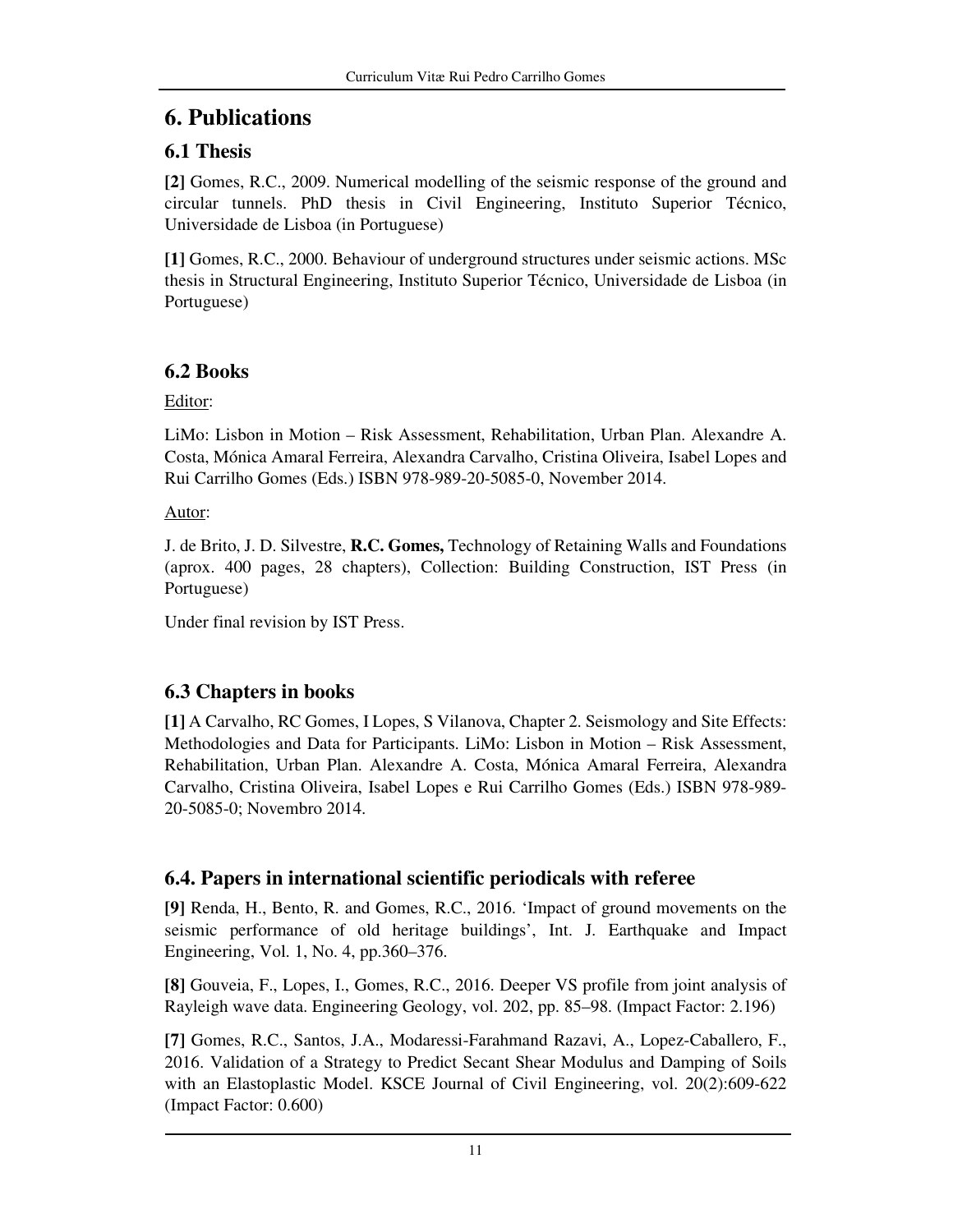**[6]** Gomes, R.C., Gouveia, F., Torcato, D., Santos, J., 2015. Seismic response of shallow circular tunnels in two-layered ground. Soil Dynamics and Earthquake Engineering, 75, pp. 37–43. (Impact Factor: 1.481)

**[5]** Lopes, I.F.; Santos, J.A.; Gomes, R.C, 2014. VS profile: measured vs empirical correlations. A Lower Tagus river valley example. Bulletin of Engineering Geology and the Environment, vol.73, pp.1127–1139. (Impact Factor: 1.252)

**[4]** Gomes, R.C.; Lopes, I., 2014. How the response spectrum of non-liquefied loose-tomedium sand deposits is affected by the groundwater level. Computers and Geotechnics,

**[3]** Gomes R.C. 2014. Numerical simulation of the seismic response of tunnels in sand with an elastoplastic model. Acta Geotechnica, Vol.9, pp.613–629. (Impact Factor: 2.426)

**[2]** Gomes R.C. 2013. Effect of stress disturbance induced by construction on the seismic response of shallow bored tunnels. Computers and Geotechnics, Vol. 49, pp. 338-351. (Impact Factor: 1.705)

**[1]** Gomes, R.C., Santos, J.A., Oliveira, C.S., 2006. Design spectrum-compatible time histories for numerical analysis: generation, correction and selection. Journal of Earthquake Engineering, Vol. 10, No. 6, pp.843-865. (Impact Factor: 0.922)

## **6.5. Citations in Scopus journals**

| Paper | Citations                                                                               |  |  |  |  |  |
|-------|-----------------------------------------------------------------------------------------|--|--|--|--|--|
| $[7]$ | 1. Montoya-Noguera, S., Lopez-Caballero, F. 2016. Effect of coupling excess pore        |  |  |  |  |  |
|       | pressure and deformation on nonlinear seismic soil response. Acta Geotechnica, vol.11   |  |  |  |  |  |
|       | $(1)$ , pp.191-207.                                                                     |  |  |  |  |  |
| [6]   | 1. Lin, K.C., Hung, H.H., Yang, J.P., Yang, Y.B., 2016. Seismic analysis of             |  |  |  |  |  |
|       | underground tunnels by the 2.5D finite/infinite element approach. Soil Dynamics and     |  |  |  |  |  |
|       | Earthquake Engineering, Volume 85, June 2016, Pages 31–43                               |  |  |  |  |  |
| [3]   | 5. Tsinidis, G., Pitilakis, K., Anagnostopoulos, C., 2016. Circular tunnels in sand:    |  |  |  |  |  |
|       | dynamic response and efficiency of seismic analysis methods at extreme lining           |  |  |  |  |  |
|       | flexibilities. Bulletin of Earthquake Engineering, Volume 14, Issue 10, pp 2903–2929.   |  |  |  |  |  |
|       | 4. Moshirabadi, S., Soltani, M., Maekawa, K., 2015. Seismic interaction of              |  |  |  |  |  |
|       | underground RC ducts and neighboring bridge piers in liquefiable soil Foundation.       |  |  |  |  |  |
|       | Acta Geotechnica, Vol.10, Issue 6, pp 761-780.                                          |  |  |  |  |  |
|       | 3. Guoxing, C., Su, C., Xi, Z., Xiuli, D., Chengzhi, QI, Zhihua, W., 2015. Shaking-     |  |  |  |  |  |
|       | table tests and numerical simulations on a subway structure in soft soil. Soil Dynamics |  |  |  |  |  |
|       | and Earthquake Engineering, Volume 76, Pages 13–28.                                     |  |  |  |  |  |
|       | 2. Tsinidis, G., Pitilakis, K., Madabhushi, G., Heron, C., 2015. Dynamic response of    |  |  |  |  |  |
|       | flexible square tunnels: centrifuge testing and validation of existing design           |  |  |  |  |  |
|       | methodologies. Géotechnique, Volume 65, Number 5, Page 401.                             |  |  |  |  |  |
|       | 1. Bilotta, E., Lanzano, G., Gopal Madabhushi, S. P., Silvestri, F., 2014. A numerical  |  |  |  |  |  |
|       | Round Robin on tunnels under seismic actions. Acta Geotechnica 9:563–579.               |  |  |  |  |  |
| [2]   | 9. Abate, G., Massimino, M.R., Maugeri, M., 2015. Numerical modelling of centrifuge     |  |  |  |  |  |
|       | tests on tunnel-soil systems. Bulletin of Earthquake Engineering, Volume 13, Issue 7,   |  |  |  |  |  |
|       | pp 1927–1951.                                                                           |  |  |  |  |  |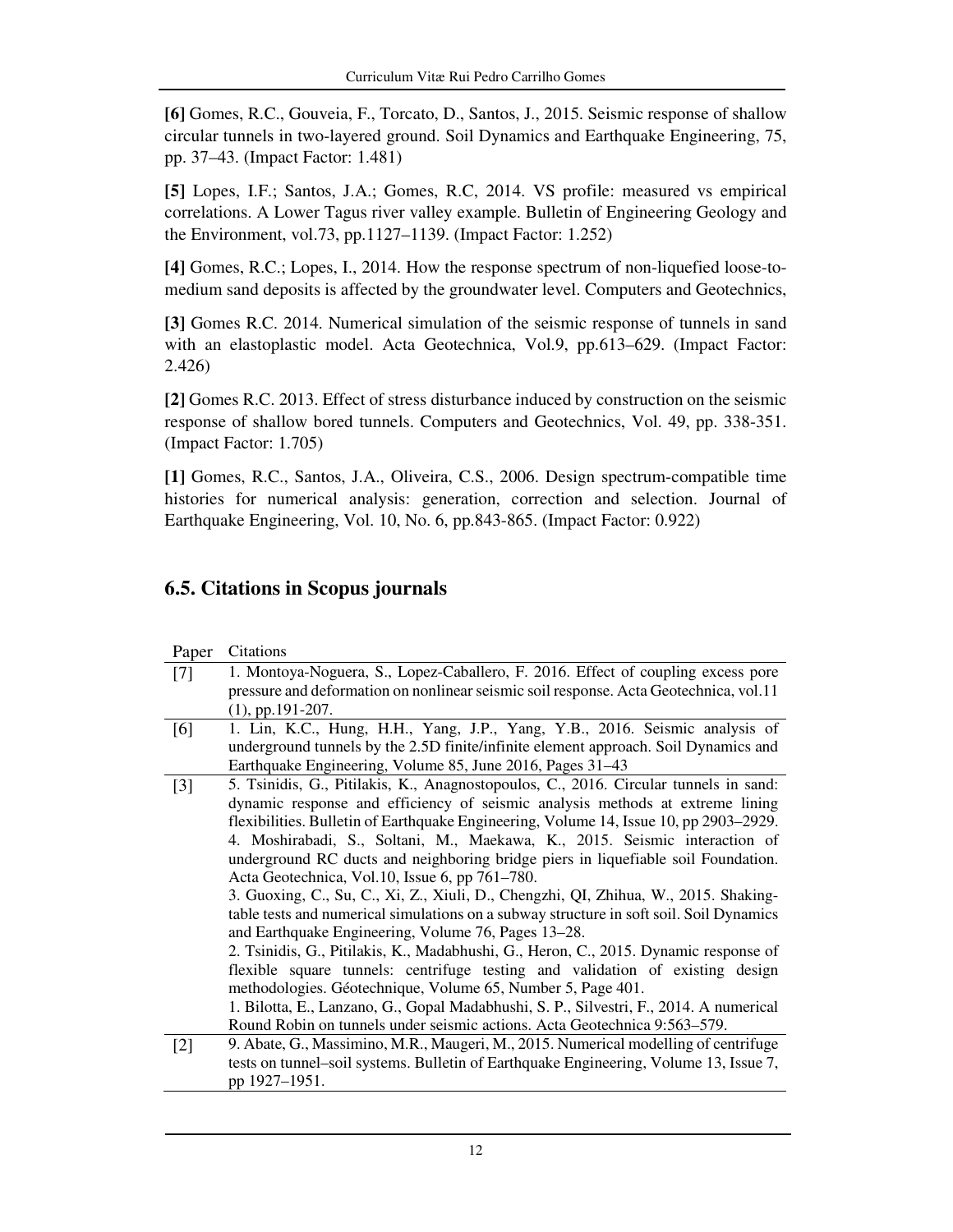|       | 8. Yan, Q.-X., Yao, C.-F., Yang, W.-B., He, C., Geng, P., 2015. An Improved<br>Numerical Model of Shield Tunnel with Double Lining and Its Applications.<br>Advances in Materials Science and Engineering, Volume 2015, Article ID 430879, 15<br>pages.<br>7. Hamdy, H.A.A., Enieb, M., Khalil, A.A., Ahmed, A.S.H., 2015. Seismic analysis<br>of urban tunnel systems for the greater Cairo metro line no.4. Electronic Journal of<br>Geotechnical Engineering, Vol.20, 4207-4222.<br>6. Liu, X.-R., Li, D.-L., Wang, J.-B., Wang, Z., 2015. Surrounding rock pressure of<br>shallow-buried bilateral bias tunnels under earthquake. Geomechanics and<br>Engineering, Volume 9, Issue 4, pp.427-445.<br>5. Xin, C.L., Gao, B., 2014. Composite lining aseismic design for fault-crossing tunnel<br>structures. Advanced Materials Research, Vols. 971-973, pp. 30-34.<br>4. Do, N.A., Dias, D., Oreste, P., 2014. 2D seismic numerical analysis of segmental<br>tunnel lining behaviour. Bulletin of the New Zealand Society for Earthquake<br>Engineering, Volume 47, Number 3.<br>3. Amorosi, A., Boldini, D., Falcone, G., 2014. Numerical prediction of tunnel<br>performance during centrifuge dynamic tests. Acta Geotechnica, Vol.9:581-596.<br>2. Conti, R., Viggiani, G.M.B., Perugini, F., 2014. Numerical modelling of centrifuge<br>dynamic tests of circular tunnels in dry sand. Acta Geotechnica, vol. 9:597–612.<br>1. Todo-Bom, L.B., Modaressi-Farahmand-Razavi, A., 2014. Constitutive model for<br>granular materials considering grain breakage in finite deformations. European<br>Journal of Environmental and Civil Engineering, Vol. 20, No. 9, 971- |
|-------|--------------------------------------------------------------------------------------------------------------------------------------------------------------------------------------------------------------------------------------------------------------------------------------------------------------------------------------------------------------------------------------------------------------------------------------------------------------------------------------------------------------------------------------------------------------------------------------------------------------------------------------------------------------------------------------------------------------------------------------------------------------------------------------------------------------------------------------------------------------------------------------------------------------------------------------------------------------------------------------------------------------------------------------------------------------------------------------------------------------------------------------------------------------------------------------------------------------------------------------------------------------------------------------------------------------------------------------------------------------------------------------------------------------------------------------------------------------------------------------------------------------------------------------------------------------------------------------------------------------------------------------------------------------------------------|
| $[1]$ | 1003.<br>1. Corigliano, M., Lai, C.G., Rota, M., Strobbia, C.L., 2012. ASCONA: Automated                                                                                                                                                                                                                                                                                                                                                                                                                                                                                                                                                                                                                                                                                                                                                                                                                                                                                                                                                                                                                                                                                                                                                                                                                                                                                                                                                                                                                                                                                                                                                                                       |
|       | Selection of COmpatible Natural Accelerograms. Earthquake Spectra, Volume 28, No.<br>3, pages 965–987.                                                                                                                                                                                                                                                                                                                                                                                                                                                                                                                                                                                                                                                                                                                                                                                                                                                                                                                                                                                                                                                                                                                                                                                                                                                                                                                                                                                                                                                                                                                                                                         |

#### **6.6. Internacional conferences**

**[13]** Roque, D., Perissin, D., Falcão, A.P., Gomes, R.C., Roque, A.J., Fonseca, A.M., 2016. Displacement Measurement Using SAR Interferometry – An Application to the Lisbon Regional Outer Circular and Its Neighborhood. ICUR2016 – International Conference on Urban Risks. Lisbon, Portugal.

**[12]** Gouveia, F.M., Lopes, I.F., Gomes, R.C., 2014. Combined Analysis of Ambient Vibration HVSR and Active MASW Method. Near Surface Geoscience 2014 - 20th European Meeting of Environmental and Engineering Geophysics, Athens, Greece.

**[11]** Gomes, R.C., 2013. Adequate Number Of Time-Histories To Predict The Ground Seismic Response Using Non-Linear Analyses. International Conference on Earthquake Geotechnical Engineering, from Case Histories to Practice; In the Honor of Prof.Kenji Ishihara, Istanbul, 17-19 June.

**[10]** Marques, F., Santos, J.A., Gomes, R.C., 2012. Coimbra Sand – Influence of Non-Plastic Fines In Liquefaction Resistance. 15th World Conference on Earthquake Engineering, Lisbon, 24-28 September, paper nº 3404.

**[9]** Santos, J.A., Gomes, R.C., Lourenço, J.C., Marques, F., Coelho, P., Azeiteiro, R., Santos, L.A., Marques, V., Viana da Fonseca, A., Soares, M., Abreu, É., Taborda, D.M.G., 2012. Coimbra Sand – Round Robin Tests to Evaluate Liquefaction Resistance.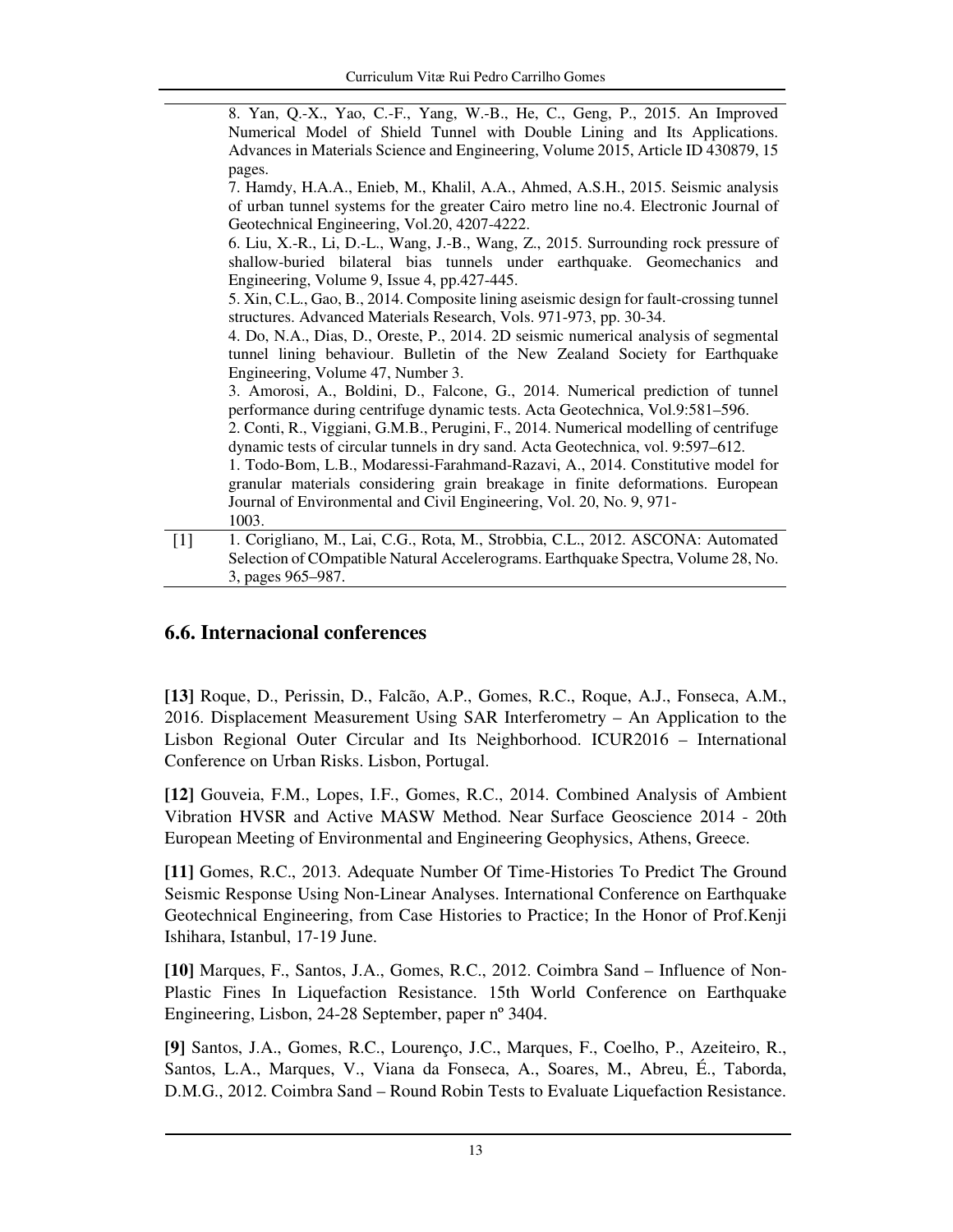15th World Conference on Earthquake Engineering, Lisbon, 24-28 September, paper nº 4933.

**[8]** Gouveia, F., Gomes, R.C., Lopes, I.F., 2012. Influence of stiffness contrast in nonhorizontally layered ground on site effects. 15th World Conference on Earthquake Engineering, Lisbon, 24-28 September, paper nº 3710.

**[7]** Gomes, R.C., 2012. Numerical simulation of RRTT with an elastoplastic multimechanism model. 2nd International Conference on Performance-Based Design in Earthquake Geotechnical Engineering. May 28-30, 2012 - Taormina, Italy.

**[6]** Gomes, R.C., 2012. Prediction of permanent displacements on a gentle slope with an elastoplastic model. 2nd International Conference on Performance-Based Design in Earthquake Geotechnical Engineering. Paper 8.02, pp.963-974, May 28-30, 2012 - Taormina, Italy.

**[5]** Gomes, R.C., Santos, J.A., 2011. Influence of using records and artificial timehistories on ground seismic response. 5th International Conference on Earthquake Geotechnical Engineering, Santiago, Chile, January 10-13, Paper nº 6.8.IOUGO.

**[4]** Neves e Sousa, A., Guerreiro, L., Gomes, R.C., 2008. A combined approach for base isolation design. Acoustics'08, Paris, June 20 – July 04, Paper nº 3588.

**[3]** Santos, J.A., Gomes Correia, A., Modaressi, A., Lopez-Caballero, F., Gomes, R.C., 2003. Validation of an elastoplastic model to predict secant shear modulus of natural soils by experimental results. 3rd International Symposium on Deformation Characteristics of Geomaterials, Lyon, September 22 - 24, pp.1057-1062.

**[2]** Gomes, R.C., Oliveira, C.S., Gomes Correia, A., 2001. Seismic response analysis of underground structure cross-sections using response spectra. 4th International Conference on Recent Advances in Geotechnical Earthquake Engineering and Soil Dynamics, 26-31 March, San Diego, California, paper 6.29.

**[1]** Gomes, R.C., Oliveira, C.S., Gomes Correia, A., 1999. Analysis of the dynamic response of the Volvi valley. 2nd International Conference on Earthquake Geotechnical Engineering, LNEC, Lisboa, pp.187-192.

## **6.7. Nacional conferences**

**[23]** Gouveia, F., Lopes, I.F., Gomes, R.C., 2016. Identificação do perfil de velocidades do terreno em meio urbano utilizando métodos de ondas superficiais. 15º Congresso Nacional de Geotecnia, FEUP, Porto, 19 a 23 de Junho de 2016.

**[22]** Peniche, B., Lopes, I.F., Gomes, R.C., 2016. Modelo bi-dimensional do terreno baseado no método de ondas superficiais. 15º Congresso Nacional de Geotecnia, FEUP, Porto, 19 a 23 de Junho de 2016.

**[21]** Chouriço, J., Gomes, R.C., 2016. Curvas de fragilidade sísmicas para muros-cais de caixotões. 15º Congresso Nacional de Geotecnia, FEUP, Porto, 19 a 23 de Junho de 2016.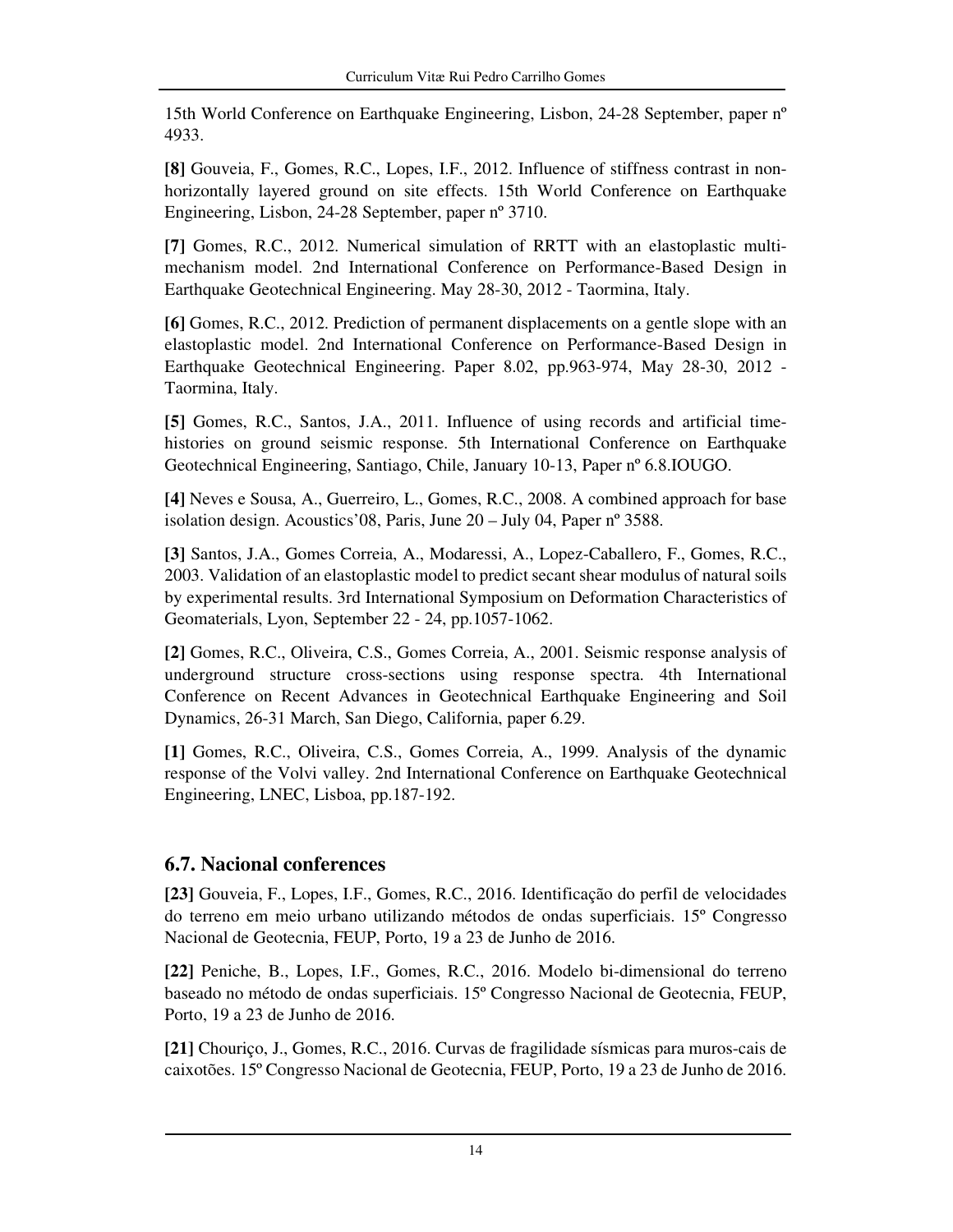**[20]** Gomes, M.J., Gomes, R.C., 2014. Resposta sísmica de estruturas subterrâneas construídas através de poços. 9º Congresso Nacional de Sismologia e Engenharia Sísmica, Lisboa, LNEC, 26 a 28 de novembro de 2014.

**[19]** Vaz, C.B., Gomes, R.C., 2014. Influência de descontinuidades no comportamento sísmico de túneis circulares. 9º Congresso Nacional de Sismologia e Engenharia Sísmica, Lisboa, LNEC, 26 a 28 de novembro de 2014.

**[18]** Abreu, A.P., Gomes, R.C., 2014. Influência do comportamento não linear na interacção solo-estrutura: aplicação ao caso de uma estação subterrânea. 9º Congresso Nacional de Sismologia e Engenharia Sísmica, Lisboa, LNEC, 26 a 28 de novembro de 2014.

**[17]** Gouveia, F., Lopes, I.F., Gomes, R.C., 2014. Aplicação do método das ondas superficiais e método HVSR para a classificação do terreno. 9º Congresso Nacional de Sismologia e Engenharia Sísmica, Lisboa, LNEC, 26 a 28 de novembro de 2014.

**[16]** Delfim, A.R., Rodrigues, J., Gomes, R.C., Carvalho, A., 2014. Estudo da resposta sísmica local na área metropolitana de Lisboa e região do Algarve. 9º Congresso Nacional de Sismologia e Engenharia Sísmica, Lisboa, LNEC, 26 a 28 de novembro de 2014.

**[15]** Rodrigues, J., Carvalho, A., Delfim, A.R., Gomes, R.C., 2014. Leis de atenuação sísmica para Portugal Continental considerando o tipo de terreno. 9º Congresso Nacional de Sismologia e Engenharia Sísmica, Lisboa, LNEC, 26 a 28 de novembro de 2014.

**[14]** Gouveia, F., Lopes, I.F., Gomes, R.C., 2014. Identificação de caraterísticas dinâmicas do terreno recorrendo a vibrações ambientes. 14º Congresso Nacional de Geotecnia, UBI, Covilhã.

**[13]** Rodrigues, F., Gomes, R.C., Lopes, I.F., Gouveia, F., Almeida, I.M., 2014. Medição e modelação de vibrações geradas pelo metropolitano. 14º Congresso Nacional de Geotecnia, UBI, Covilhã.

**[12]** Marques, F.S., Santos, J.A., Gomes R.C., 2012. Influência de finos não plásticos na resistência à liquefação da areia de Coimbra. Ensaios e modelação numérica. 13º Congresso Nacional de Geotecnia, IST/LNEC, Lisboa.

**[11]** Gouveia, F., Gomes, R.C., Lopes, I.F., 2012. Avaliação dos efeitos de sítio em terrenos com estratificação não horizontal. 13º Congresso Nacional de Geotecnia. IST/LNEC, Lisboa, CD-ROM.

**[10]** Marques, F.S., Santos, J.A., Gomes, R.C., 2012. Influência de finos não plásticos na resistência à liquefação da areia de Coimbra. 13º Congresso Nacional de Geotecnia, Encontro de Jovens Geotécnicos. IST/LNEC, Lisboa, CD-ROM.

**[9]** Gouveia, F., Gomes, R.C., Lopes, I.F., 2012. Influência da interface entre estratos e contraste de rigidez nos efeitos de sítio. 13º Congresso Nacional de Geotecnia, Encontro de Jovens Geotécnicos. IST/LNEC, Lisboa, CD-ROM.

**[8]** Chitas, P., Oliveira, C.S., Santos, J.A., Gomes R.C., 2007. Processamento de registos acelerométricos: procedimentos e comparação de métodos. Sísmica 2007 - 7º Congresso de Sismologia e Engenharia Sísmica. Universidade do Porto (artigo n.º95).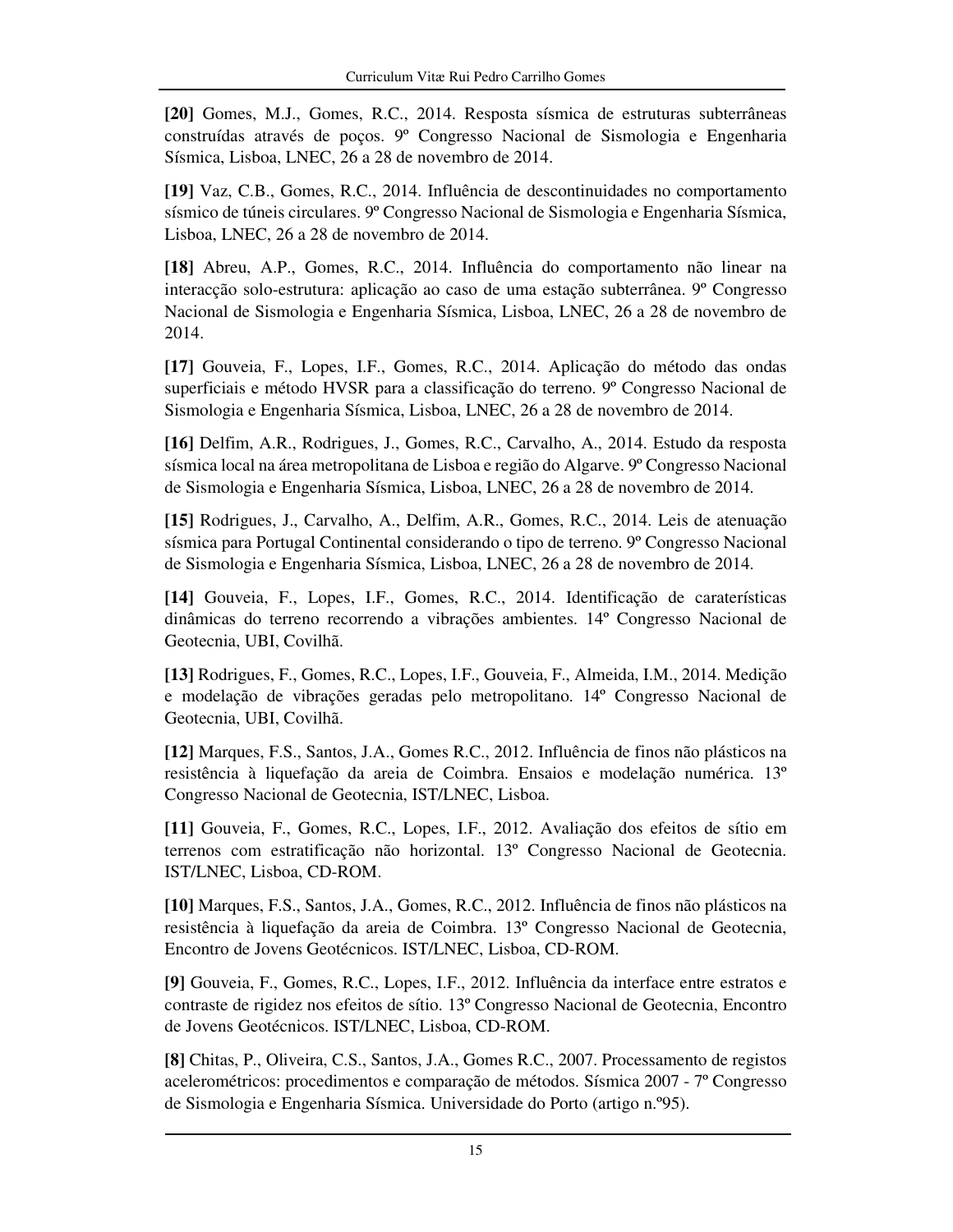**[7]** Cardoso, R., Gomes, R.C., Santos, J.A., Sena Costa, V., Caetano, J. P., 2006. Novos equipamentos para experiências pedagógicas no ensino da Mecânica dos Solos. 10º Congresso Nacional de Geotecnia, Universidade Nova de Lisboa, Lisboa, pp.619-626.

**[6]** Gomes, R.C., Santos, J.A., 2006. Influência de séries temporais na resposta sísmica de depósitos de areia em condições drenadas. 10º Congresso Nacional de Geotecnia, Universidade Nova de Lisboa, Lisboa, pp.979-988.

**[5]** Cardoso, R., Gomes, R.C., Santos, J.A., Sena Costa, V., Caetano, J. P., 2004. Equipamentos para experiências pedagógicas no ensino da Mecânica dos Solos. 9º Congresso Nacional de Geotecnia, Universidade de Aveiro, Aveiro, pp.209-218.

**[4]** Santos, J.A., Gomes, R.C., Antão, A., 2002. Aplicação de modelos lineares e elastoplásticos na análise dos efeitos locais da acção sísmica. 8º Congresso Nacional de Geotecnia, LNEC, Lisboa, pp.1995-2004.

**[3]** Dessai, P., Oliveira, C.S., Gomes, R.C., Sousa, F.M., Escuer, M., Góngora, E., 2001. Estudo da actividade sísmica na estação de Chã de Macela (São Miguel, Açores). Caracterização do campo sísmico e influência das propriedades geotécnicas do sítio. 5º Encontro Nacional de Sismologia e Engenharia Sísmica. Universidade dos Açores, Açores, pp.143-154.

**[2]** Gomes, R.C., Oliveira, C.S., Gomes Correia, A., 2000. Uma contribuição para o estudo do comportamento sísmico de estruturas subterrâneas. 7º Congresso Nacional de Geotecnia, FEUP, Porto,pp.885-894.

**[1]** Gomes, R.C., Oliveira, C.S., Gomes Correia, A., 1999. Modelação expedita de estruturas subterrâneas pouco profundas submetidas a acções sísmicas. Aplicação ao caso de túneis. 4º Encontro Nacional de Sismologia e Engenharia Sísmica. Universidade do Algarve, Faro, Vol.II,pp.15-25.

#### **6.7. Reasearch projects**

Last 5 years:

#### **4. CAPACITY4RAIL – Increasing Capacity 4 Rail networks through enhanced infrastructure and optimized operation**

FP7-SST-2013-RTD-1 - Sustainable Surface Transport (2015-17) PI: Paulo Teixeira (IST)

#### **3. KnowRISK – Know your city, reduce seismic risk**

European Commission's Humanitarian Aid and Civil Protection Grant agreement ECHO/SUB/2015/718655/PREV28 - 2016-2017 - PI: Carlos Sousa Oliveira e Mário Lopes - IST.

Partners: LNEC, INGV (Italy), University of Iceland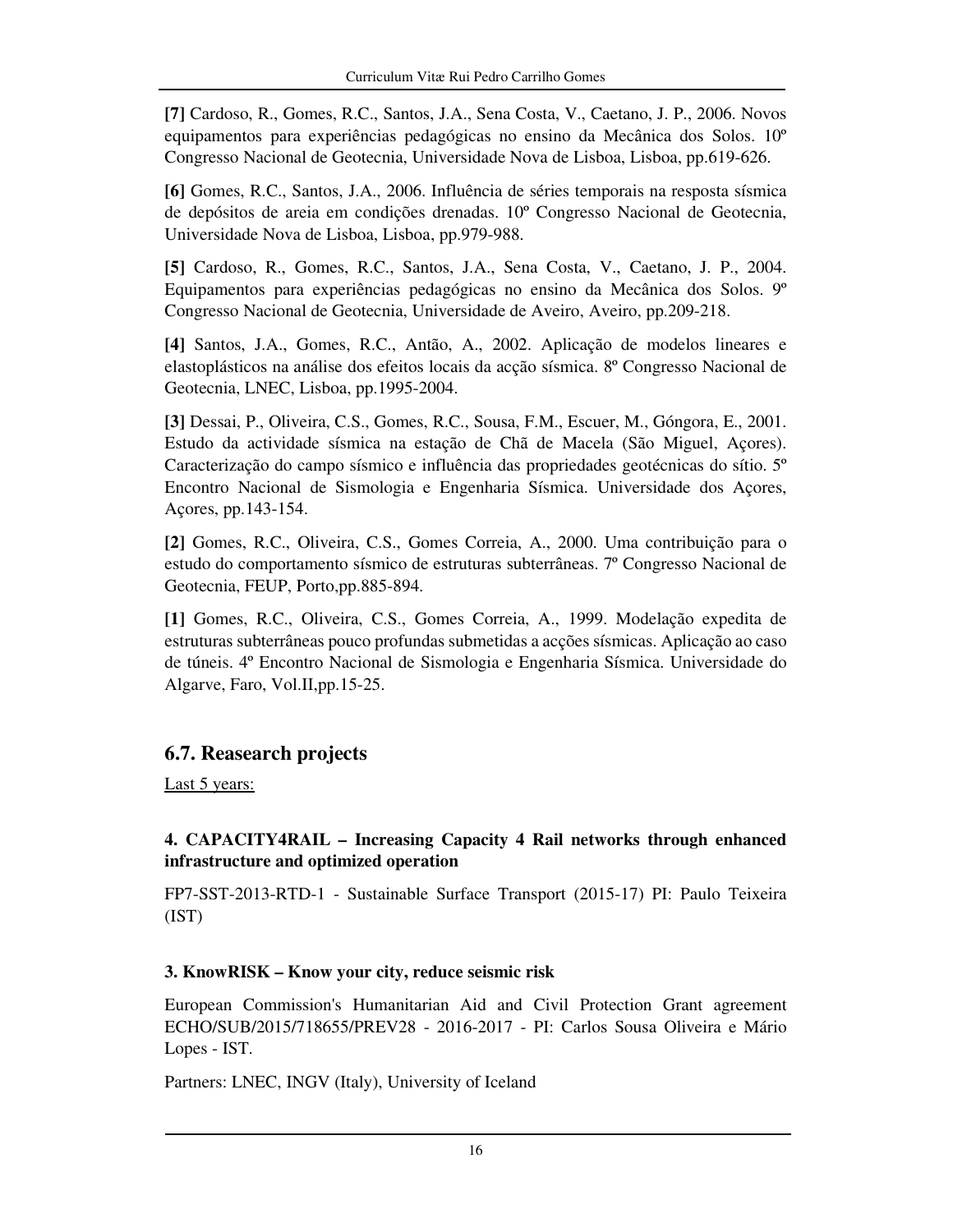**2. WaveSoil – Innovative seismic wave-based tools for the characterization of damping and anisotropy of soils in routine tests** 

PTDC/ECM/122751/2010 - 2012-2015 - PI: António Gomes Correia, C-TAC/Universidade do Minho.

Partners: UMinho, FEUP, IST

#### **1. Tools for Performance-Based Design in Liquefiable Deposits**

(PTDC/ECM/103220/2008) - 2010-2012 - PI: Paulo Coelho, FCT - Universidade de Coimbra.

Partners: UCoimbra, FEUP, IST

## **6.8. Scientific journals**

Member of the *editorial board* of the international journal *Computers and Geotechnics* (Impact Factor: 1.705 – Q1)

*Outstanding Reviewer Award* 2013 of *Computers and Geotechnics*.

External evaluator for *Icelandic Research Fund* (2015 and 2016).

Reviewer for:

- *Computers and Geotechnics*
- *Géotechnique*
- *Bulletin of Earthquake Engineering*
- *Tunnelling and Underground Space Technology*
- *Journal Building Engineering*
- *Environmental Earth Sciences Journal*
- *Earthquake Engineering and Engineering Vibration*
- *European Journal of Environmental and Civil Engineering*

#### **6.9. Scientific events**

Organizing commitee:

2012 - Workshop LiMo - *Lisbon in Motion*, on the seismic risk for young researchers (http://sites.google.com/site/limo15wcee/home), 20 to 23 setember 2012, satellite to 15th World Conference on Earthquake Engineering (15WCEE)

2012 – *Local Advisory Committee* of the 15th World Conference on Earthquake Engineering (15WCEE), Lisboa, 24-28 September.

2012 - 13º National Conference on Geotechnics, April, IST/LNEC.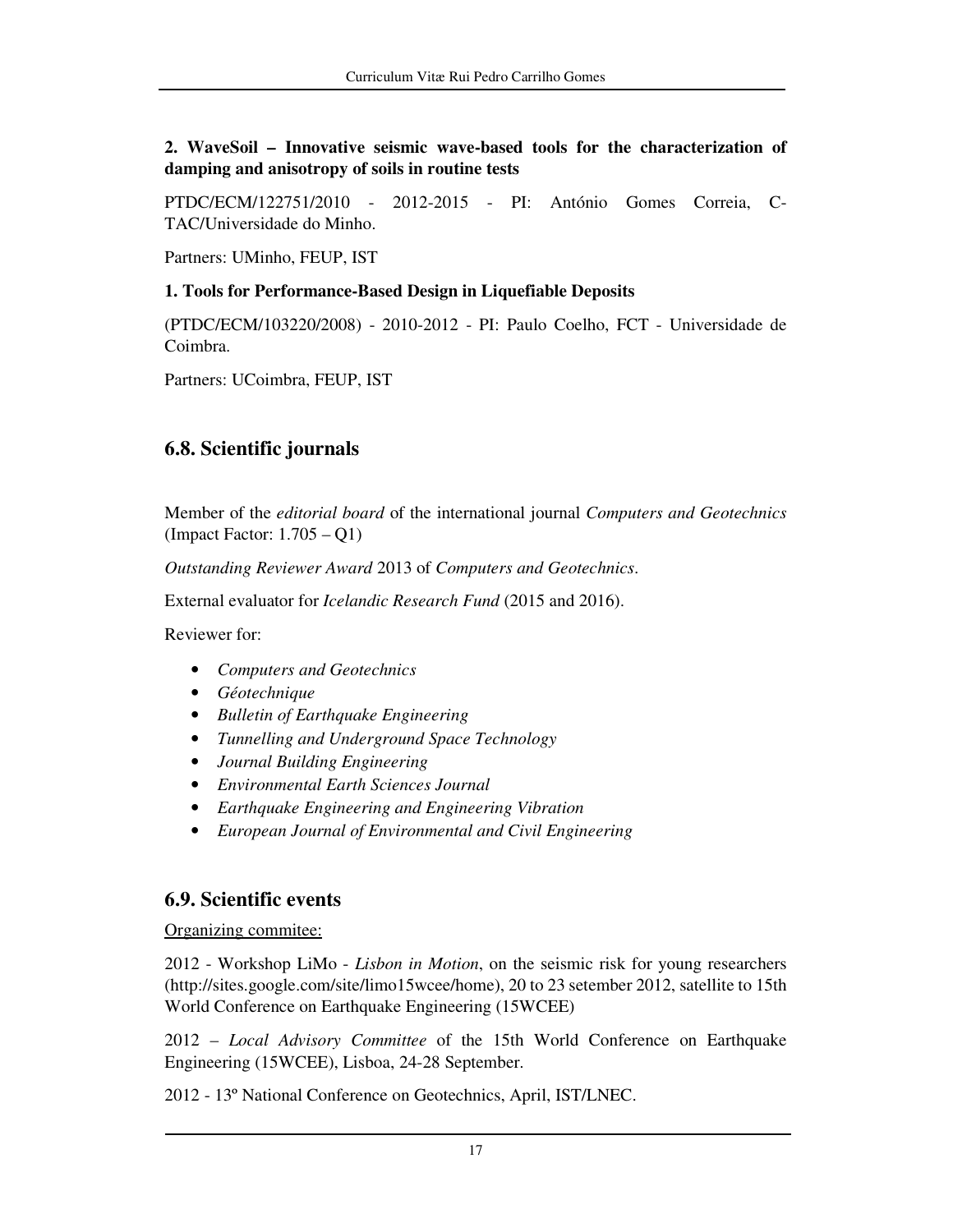#### Scientific commitee:

2017 - 9th International Symposium on Geotechnical Aspects of Underground Construction in Soft Ground, IS - São Paulo, Brasil. 4 e 5 Abril

2016 - 6th International Conference on Earthquake Geotechnical Engineering, Christchurch, New Zealand, 1-4 Novembro.

2014 - 5as Jornadas Portuguesas de Engenharia de Estruturas em conjunto com o Encontro Nacional Betão Estrutural 2014 (GPBE) e o 9º Congresso Nacional sobre Sismologia e Engenharia Sísmica (SPES), LNEC de 26 a 28 de novembro de 2014.

2012 - Second International Conference on Performance-Based Design in Earthquake Geotechnical Engineering, May 28-30, 2012 Conference Center Taormina (Italia).

2010 - 8º Nacional Congress on Seismology and Earthquake Engineering - SÍSMICA 2010, 20 to 23 October, Universidade de Aveiro.

#### Application:

2008 - Preparation of the Portuguese application for the organization of the 15th World Conference on Earthquake Engineering held in 2012. The organization was awarded to Portugal.

## **6.10. Invited lectures**

3. Gomes, R.C., 2016. "Seismic design of tunnels". Invited lecture, 4th CPT International Seminar "Tunnels. From exploration back to design", 4 e 5 February 2016, LNEC, Portugal.

2. Gomes, R.C. Invited Panellist in the Workshop 'Round Robin centrifuge and numerical Test on Tunnels', 2nd International Conference on Performance-Based Design in Earthquake Geotechnical Engineering. May 28-30, 2012 - Taormina, Italy.

1. Gomes, R.C. — Site effects – Local Site Conditions. (1h) International Workshop "LiMo - Lisbon in Motion" on seismic risk for young researchers, linked to the 15th World Conference on Earthquake Engineering, Lisboa, 20 September 2012.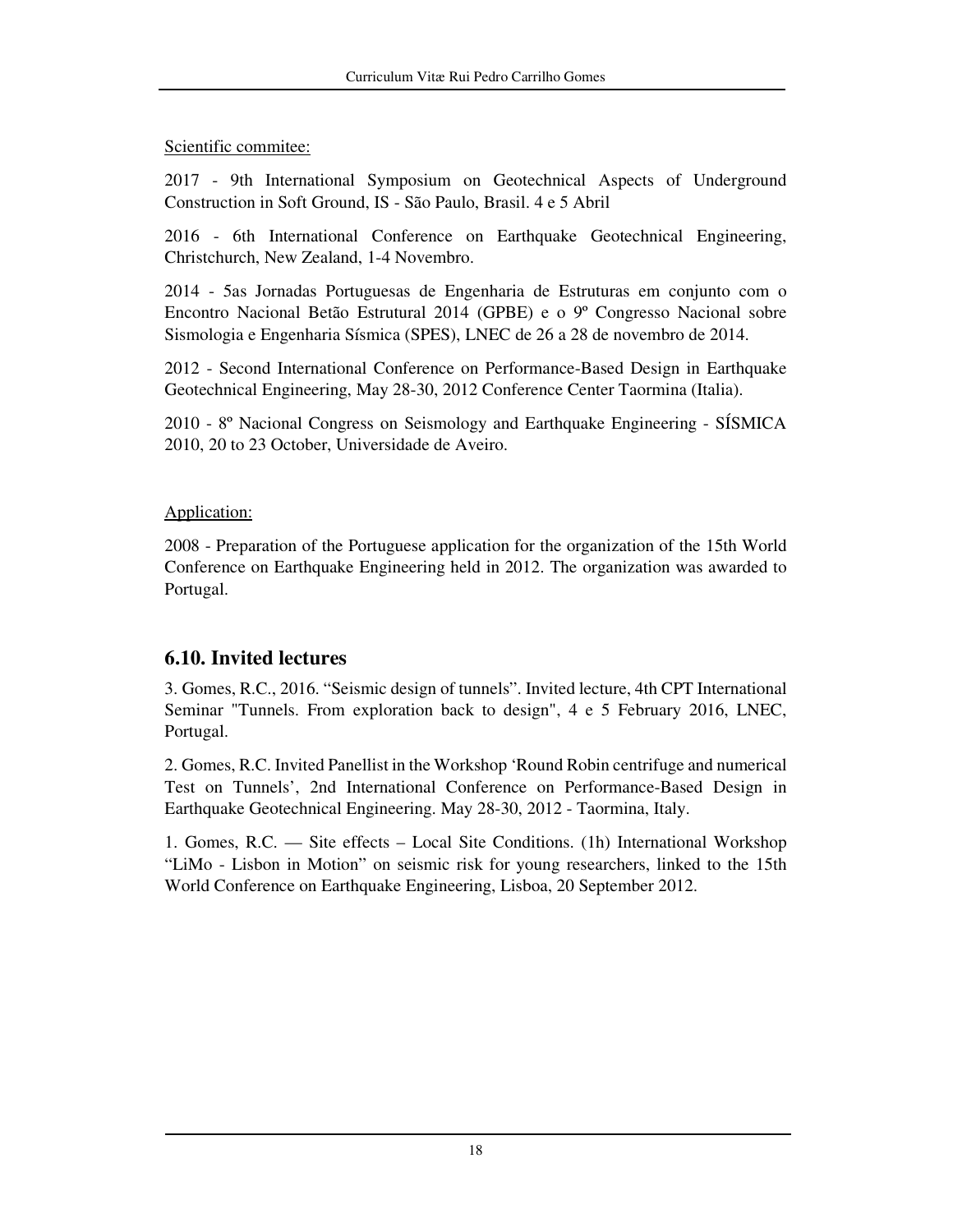# **7. Consultancy (selected)**

#### Head

**[9]** Gomes, R.C., 2017. Characterization of the retaining wall located in the backyard of Infante D. Pedro Street 3 and 4, Lisbon. Report FUNDEC PS nº 17/2017; Report Ceris EP nº 18/2017

**[8]** Gomes, R.C., Lopes, I.F., Gouveia, F., 2015. Retaining wall located in the backyard of Infante D. Pedro Street 3 and 4, Lisbon: analysis and recomendation. Report CEris EP nº 8/2015.

**[7]** Gomes, R.C.,. Matos e Silva, J., Freire, P., 2013. Expert Report related to the process 1722/08.3TVLSB, 1ª Vara Cível, Civil court of Lisbon.

**[6]** Gomes, R.C., Lopes, M., Lopes, I.F., 2012. Characterization of the ground seismic response for the expansion of Line 1 « Extension A / Place Emir Abdelkader - Place des Martyrs » from Algiers underground metro, Argelia. (2 km) Report ICIST, EP n.º 13/2012.

#### Member

**[5]** Lopes, I.F., Gomes, R.C., Santos, J.A., 2010. Dynamic characterization of the METROPOLIS CAMPO GRANDE building site using surface wave method. Report ICIST, EP n.º 22/2010.

**[4]** Guerreiro, L., Neves e Sousa, A., Gomes, R.C., Santos, J.A., Lopes, I.F., 2009. Study for noise and vibration isolation of a residence buinding at Av. Duque de Ávila (Lisbon). Report ICIST, EP n.º 14/09.

**[3]** Oliveira, C.S., Lopes, M., Gomes, R.C., 2006. Reinforcement of Terreiro do Paço tunnel. Study to support the comparison between the seismic behaviour of the solution proposed by the designer and an alternative solution. Report ICIST, EP n.º 3/06.

**[2]** Lopes, M., Gomes, R.C., 2001. Assessment of the seismic behaviour of the retaining wall piles from the Terreiro do Paço underground station from Lisbon metro. Report ICIST, EP n.º 33/01.

**[1]** Oliveira, C.S., Lopes, M., Gomes, R.C., Santos, J.A., Fonseca, J., 2000. Assessment of the seismic behaviour of the Terreiro do Paço underground station from Lisbon metro. Report ICIST/CEGEO, EP n.º 32/00.

# **8. Training courses**

#### Coordinator

**[3]** Workshop Plaxis/IST. Excavation Modelling in Urban Environment with PLAXIS 2D, June 09, 2016, Lisbon, Portugal